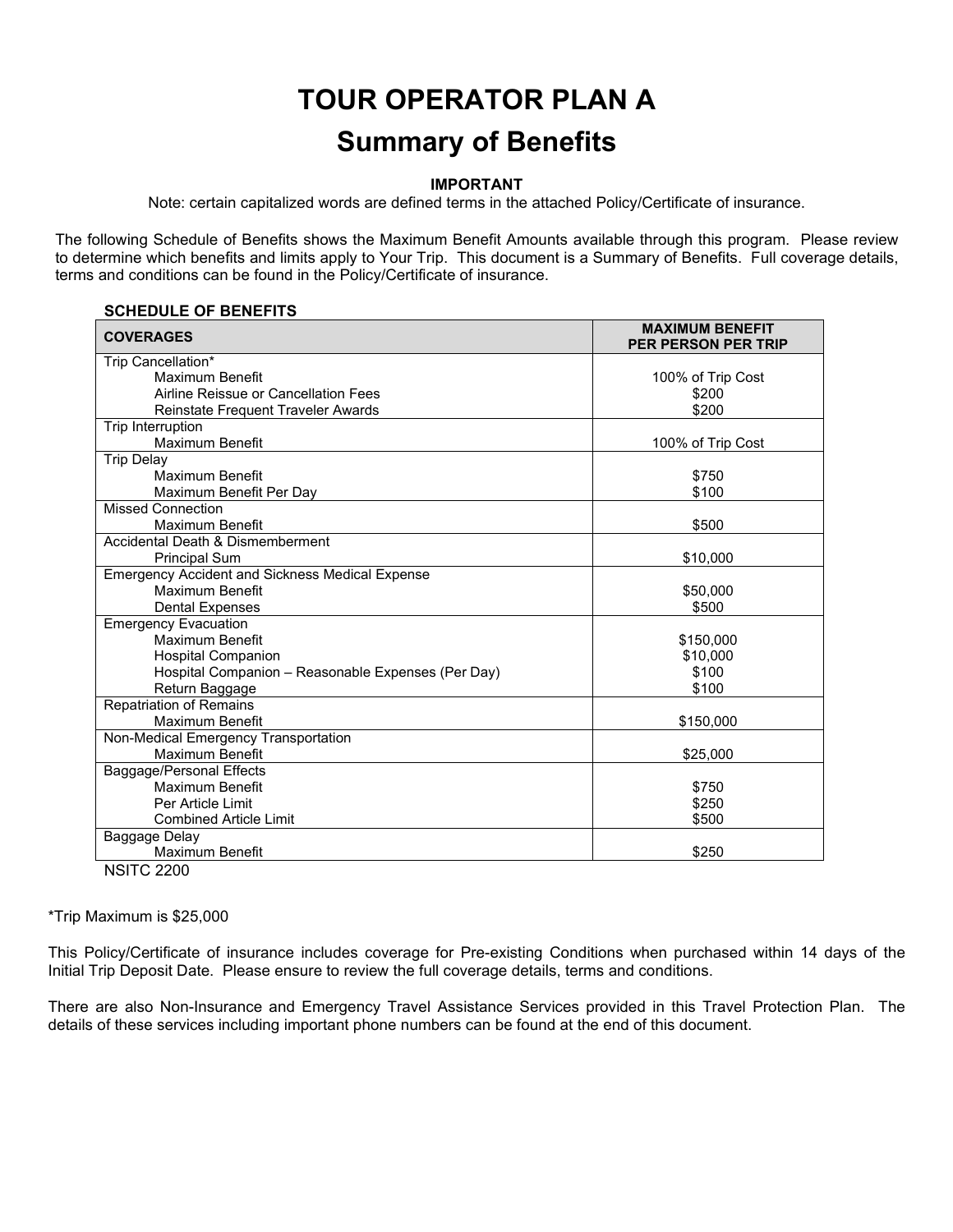

Nationwide Mutual Insurance Company One Nationwide Plaza Columbus, Ohio 43215

This Policy of insurance describes all of the travel insurance benefits, underwritten by Nationwide Mutual Insurance Company (herein referred to as the Company). The insurance benefits vary from program to program. Please refer to the accompanying purchase confirmation and Schedule of Benefits for specific information about the program You purchased. Please contact the administrator immediately if You believe that any of the information provided is incorrect.

This Policy of insurance is issued in consideration of application and payment of any premium due. All statements in the application are representations and not warranties. Only statements contained in a written application format will be used to void insurance, reduce benefits or defend a claim.

All premium is refundable only during the ten (10) day review period from the date of purchase (or from the date of receipt if mailed) provided You have not already departed on Your Trip and You have not incurred any claimable losses during that time. If You depart on Your Trip prior to the expiration of the review period, the review period shall automatically end upon Your departure.

In the event the premium paid for coverage is less than the required premium for coverage, benefits will be paid in direct proportion of the actual amount paid to the required premium due.

You are not eligible to purchase coverage or receive benefits under this Policy if You are unable to travel, are limited from travel, are medically restricted from travel, or are experiencing and/or are under treatment for any illness or injury that limits or restricts Your ability to travel on the date of purchase.

You are not eligible to purchase coverage or receive benefits under this Policy if You have other insurance coverage for the loss(es) for which this Policy is intended to insurance against. Multiple recovers for the same loss covered by other insurance coverage is not available under this Policy.

In the event this Policy has been purchased without insuring any pre-paid Trip costs or purchased for post-departure benefits only, please be advised that Losses claimed under Baggage/Personal Effects and Emergency Accident and Sickness Medical Expense coverages will only be considered if the Loss occurs more than one hundred (100) miles away from Your Home, and more than twenty-four (24) hours after the purchase of this Policy.

NO DIVIDENDS WILL BE PAYABLE UNDER THIS POLICY.

The President and Secretary of Nationwide Mutual Insurance Company witness this Policy.

Der S

*Secretary President*

Licensed Resident Agent (where required by law)

# **TRAVEL PROTECTION POLICY 05b EXCESS INSURANCE**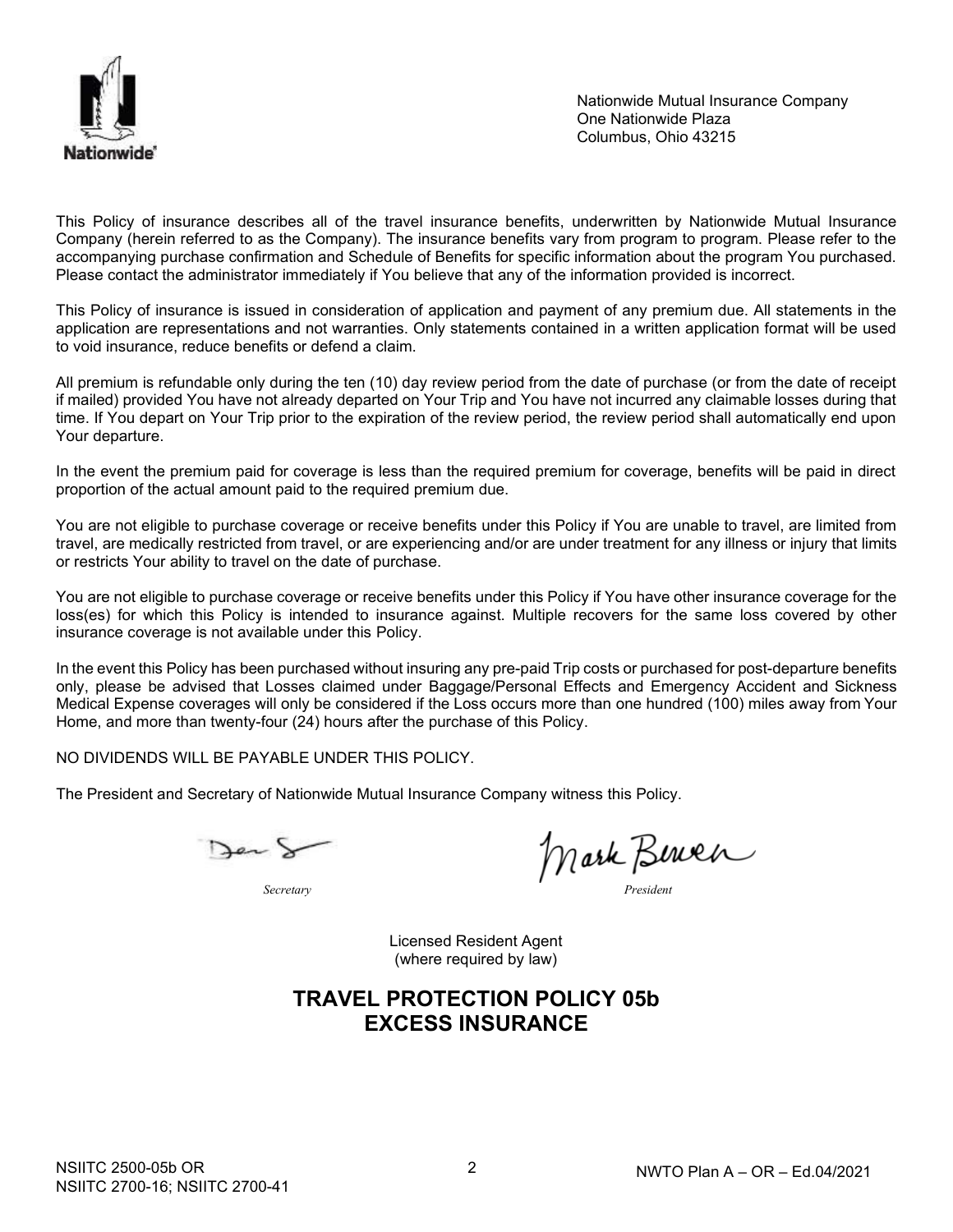# **GENERAL DEFINITIONS**

# **GENERAL PROVISIONS**

# **COVERAGES:**

Trip Cancellation Trip Interruption Trip Delay Missed Connection Accidental Death & Dismemberment Emergency Accident and Sickness Medical Expense Emergency Evacuation Repatriation of Remains Non-Medical Emergency Transportation Baggage/Personal Effects Baggage Delay

# **LIMITATIONS AND EXCLUSIONS**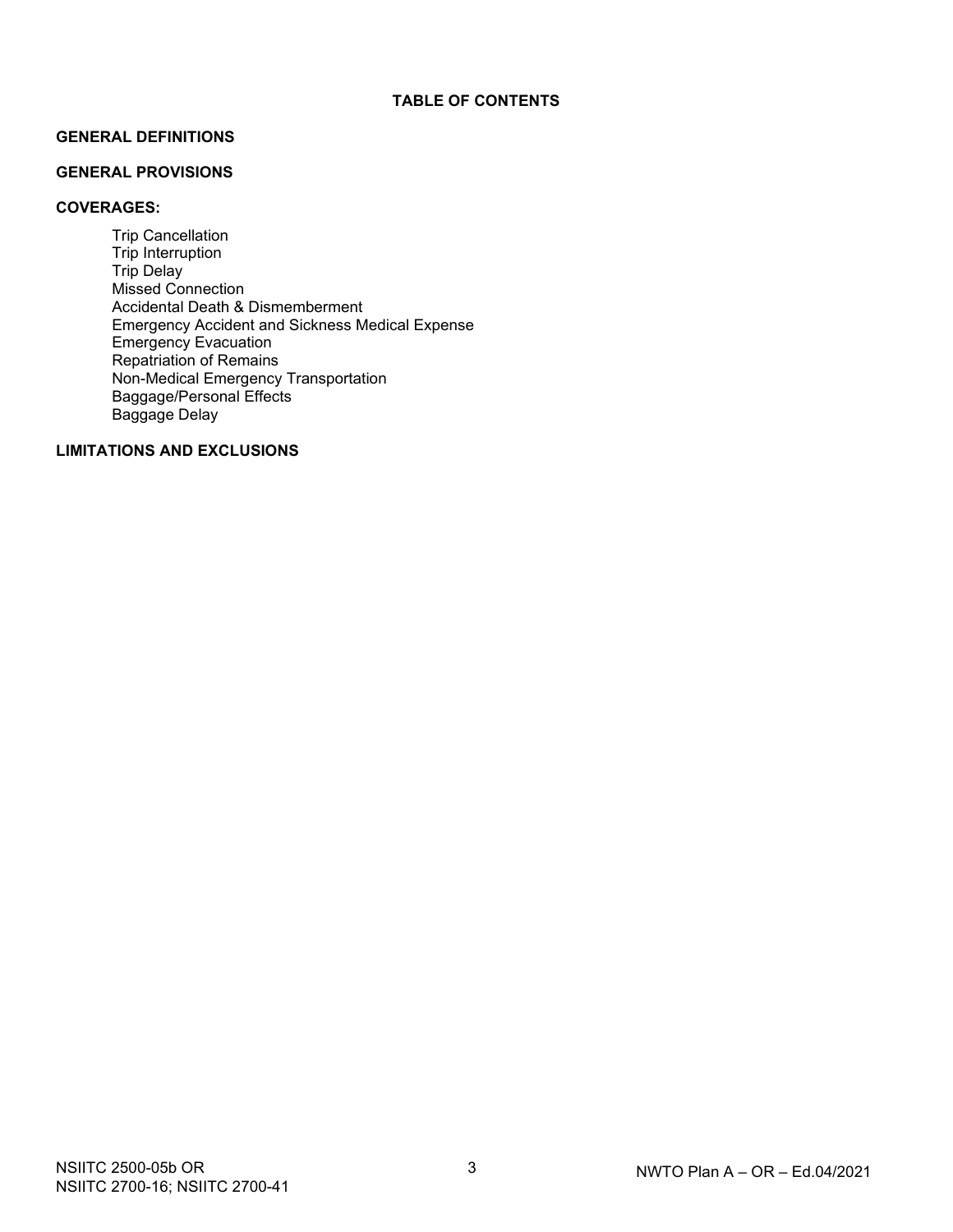# **NATIONWIDE MUTUAL INSURANCE COMPANY TRAVEL PROTECTION INSURANCE POLICY**

#### **GENERAL DEFINITIONS**

Throughout this document, when capitalized, certain words and phrases are defined as follows:

**Accident** means a sudden, unexpected, unintended, specific event that occurs at an identifiable time and place but shall also include exposure resulting from a mishap to a conveyance in which You are traveling.

**Accidental Injury** means Bodily Injury caused by an Accident (of external origin) that: 1) occurs while Your coverage is in effect under this Policy; and 2) requires physical examination and medical treatment by a Physician. The Injury must be the direct cause of loss, must be independent of all other causes, and must not be caused by or resulting from Your Sickness. The injury must be verified by a Physician in a format acceptable to the Company.

**Actual Cash Value** means the lesser of the replacement cost and the purchase price less Depreciation.

**Adventure Sports** means non-professional and non-competitive sports activities that are generally performed for recreation and leisure, and which are not a Bodily Contact Sport, Extreme Sport, Interscholastic Sport, Organized Sport or Mountaineering. Adventure Sports include but are not limited to: cycling, fishing, swimming, scuba diving for certified divers up to a maximum depth of sixty (60) feet and for uncertified divers up to a maximum depth of thirty (30) feet, snorkeling, white or black water rafting Grades 1-3, canoeing, kayaking, zip-lining, water skiing, camping, hiking, backpacking, sailing, boating, downhill Skiing, cross country Skiing, snowboarding, snowmobiling, sledding or tobogganing, snow tubing, ice skating, resort-sponsored activities, and approved activities of the Travel Supplier.

**Bankruptcy** means the total cessation of operations due to financial insolvency, with or without a filing.

**Bodily Contact Sports** means any competitive team sport in which players or participants may have direct physical contact with an opponent. Bodily Contact Sports include but are not limited to: football, soccer, baseball, wrestling, ice hockey, rugby and lacrosse. Bodily Contact Sports do not include Adventure Sports, Extreme Sports, Interscholastic Sports, Organized Sports or Mountaineering.

**Bodily Injury** means identifiable physical injury that is caused by an Accident and is independent of disease or bodily infirmity.

**Business Partner** means an individual who: (a) is involved in a legal partnership with You; and (b) is actively involved in the day-to-day management of the business.

**Checked Baggage** means Personal Effects brought by You for planned use on Your Trip for which a claim check has been issued to You by a Common Carrier.

**Common Carrier** means any land, sea, and/or air conveyance operating under a valid license for the transportation of passengers for hire. Taxis, limousines, and ride share services are not Common Carriers as defined herein.

**Company** means Nationwide Mutual Insurance Company.

**Complications of Pregnancy** means conditions requiring hospital confinement whose diagnoses are distinct from the pregnancy, but are adversely affected by the pregnancy, including, but not limited to: acute nephritis, nephrosis, cardiac decompression, missed abortion, pre-eclampsia, intrauterine fetal growth retardation, and similar medical and surgical conditions of comparable severity. Complications of Pregnancy also includes termination of ectopic pregnancy, and spontaneous termination of pregnancy, occurring during a period of gestation in which a viable birth is not possible. Complications of Pregnancy do not include elective abortion, elective cesarean section, false labor, occasional spotting, morning sickness, physician prescribed rest during the period of pregnancy, hyperemesis gravidarum, and similar conditions associated with the management of a difficult pregnancy not constituting a distinct complication of pregnancy.

**Cruise** means any pre-paid sea arrangements made by You.

**Deductible** means the amount of expenses for covered services and supplies that must be incurred by You before specified benefits become payable.

**Default** means a material failure or inability to provide contracted services due to financial insolvency.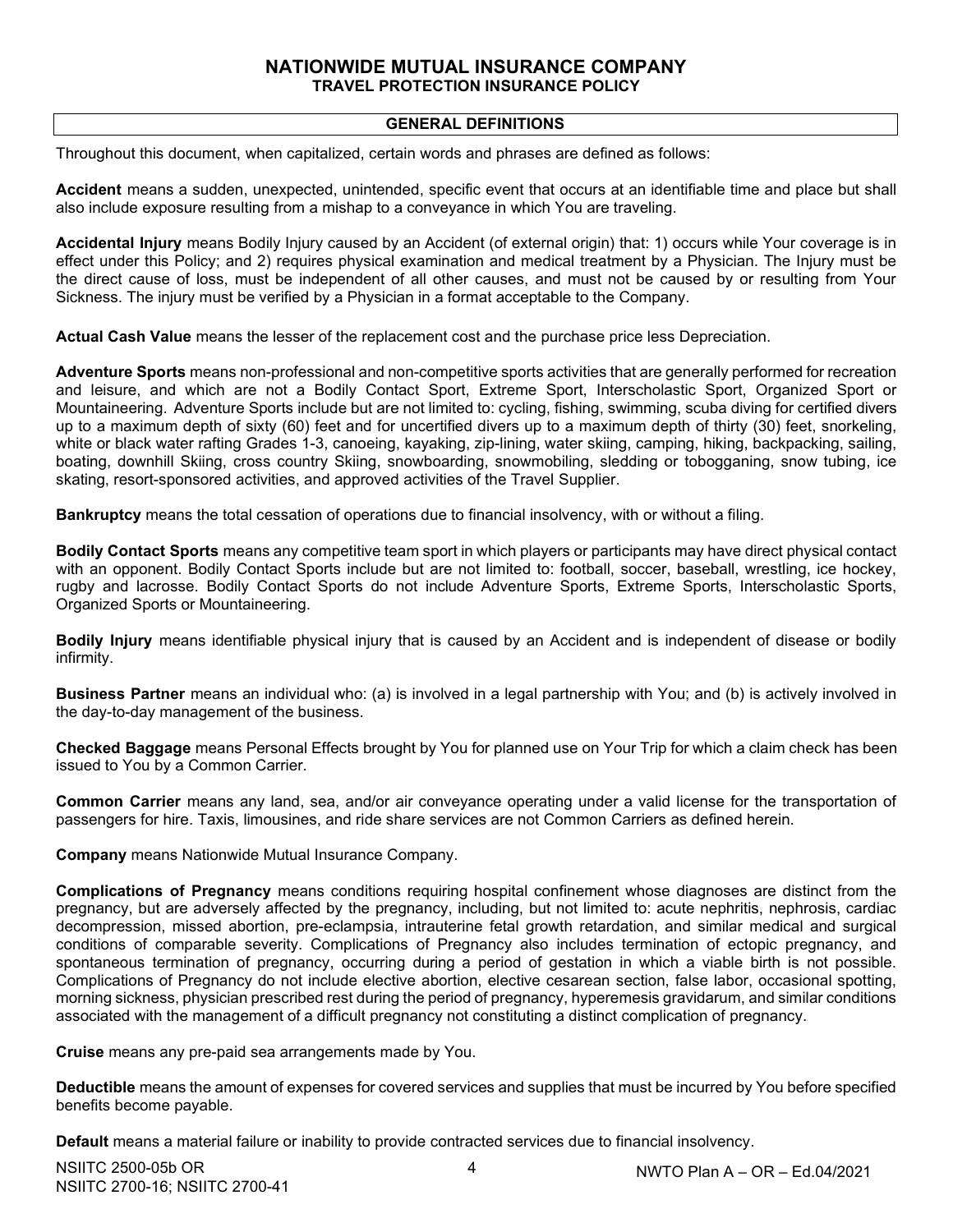**Depreciation** means a reduction in value of ten percent (10%) per year from date of purchase for items accompanied by original receipts. For items not accompanied with a receipt, a reduction in value of twenty five percent (25%) the first year and ten percent (10%) per year thereafter. Depreciation will be calculated up to a maximum of eighty 80% from the estimated date of purchase as provided by the claimant. No depreciation will be applied to fine jewelry. There will be no reduction in value for an item less than one (1) year old and accompanied by an original receipt.

**Domestic Partner** means a person who entered into a Domestic Partnership. A Domestic Partnership means a civil contract entered into in person between two individuals of the same sex who are at least 18 years of age, who are otherwise capable, and at least one of whom is a resident of Oregon.

**Economy Fare** means the lowest published rate for a round-trip economy ticket.

**Effective Date** means 12:01 A.M. local time, at Your location, on the day after the required premium for such coverage is received by the Company or its authorized representative.

**Eligible Person** means a resident of the United States who is listed on Your purchase confirmation, is scheduled to take a Trip, applies for coverage under the Policy, and pays the required premium.

**Extreme Sports** means any high-risk non-team sport or recreation activity that is dangerous and if performed optimally, even by the highly skilled, risks loss of life or limb. Extreme Sports often involve speed, height, a high level of physical exertion and/or highly specialized gear. Extreme Sports include but are not limited to: skydiving, BASE jumping, hang gliding, Parachuting, bungee jumping, caving, rappelling, spelunking, white or black water rafting above Grade 3, Skiing or snowboarding outside marked trails or in an area accessed by helicopter, Mountaineering, Rock Climbing, any high‐altitude activity, personal combat or fighting sports, rodeo, racing or practicing to race any motorized vehicle, bicycle or watercraft, free diving, and scuba diving at a depth greater than sixty (60) feet or without a dive master. Extreme Sports do not include Adventure Sports, Bodily Contact Sports, Interscholastic Sports, Organized Sports or Mountaineering.

**Family Member** means Your or Your Traveling Companion's legal or common law spouse, civil union partner, parent, legal guardian, step-parent, grandparent, parents-in-law, grandchild, natural or adopted child, step-child, children-in-law, brother, sister, step-brother, step-sister, brother-in-law, sister-in-law, aunt, uncle, niece or nephew, Business Partner, or Domestic Partner.

**Final Payment** means the last payment made to Your Travel Supplier or one of the organization(s) or provider(s) with whom You booked Your Trip that satisfies the total cost of the Trip (meaning You now have a zero (\$0.00) balance due for all Trip arrangements).

# **Hazard** means:

- a) Any delay of a Common Carrier (including Inclement Weather);
- b) Any delay by a traffic Accident en route to a departure, in which You or Your Traveling Companion is not directly involved;
- c) Any delay due to lost or stolen passports, travel documents or money, Quarantine, hijacking, unannounced Strike, Natural Disaster, civil commotion or riot;
- d) A closed roadway causing cessation of travel to the destination of the Trip (substantiated by the department of transportation, state police, etc.).

**Home** means Your primary place of residence.

**Home Country** means the United States of America.

**Hospital** means a facility that:

- (a) holds a valid license if it is required by the law;
- (b) operates primarily for the care and treatment of sick or injured persons as in-patients;
- (c) has a staff of one or more Physicians available at all times;
- (d) provides twenty-four (24) hour nursing service and has at least one registered professional nurse on duty or call;

(e) has organized diagnostic and surgical facilities, either on the premises or in facilities available to the hospital on a pre-arranged basis; and

(f) is not, except incidentally, a clinic, nursing home, rest home, drug or physical rehabilitation facility or convalescent home for the aged, or similar institution.

**Host at Destination** means a person with whom You are sharing pre-arranged overnight accommodations at the host's usual principal place of residence.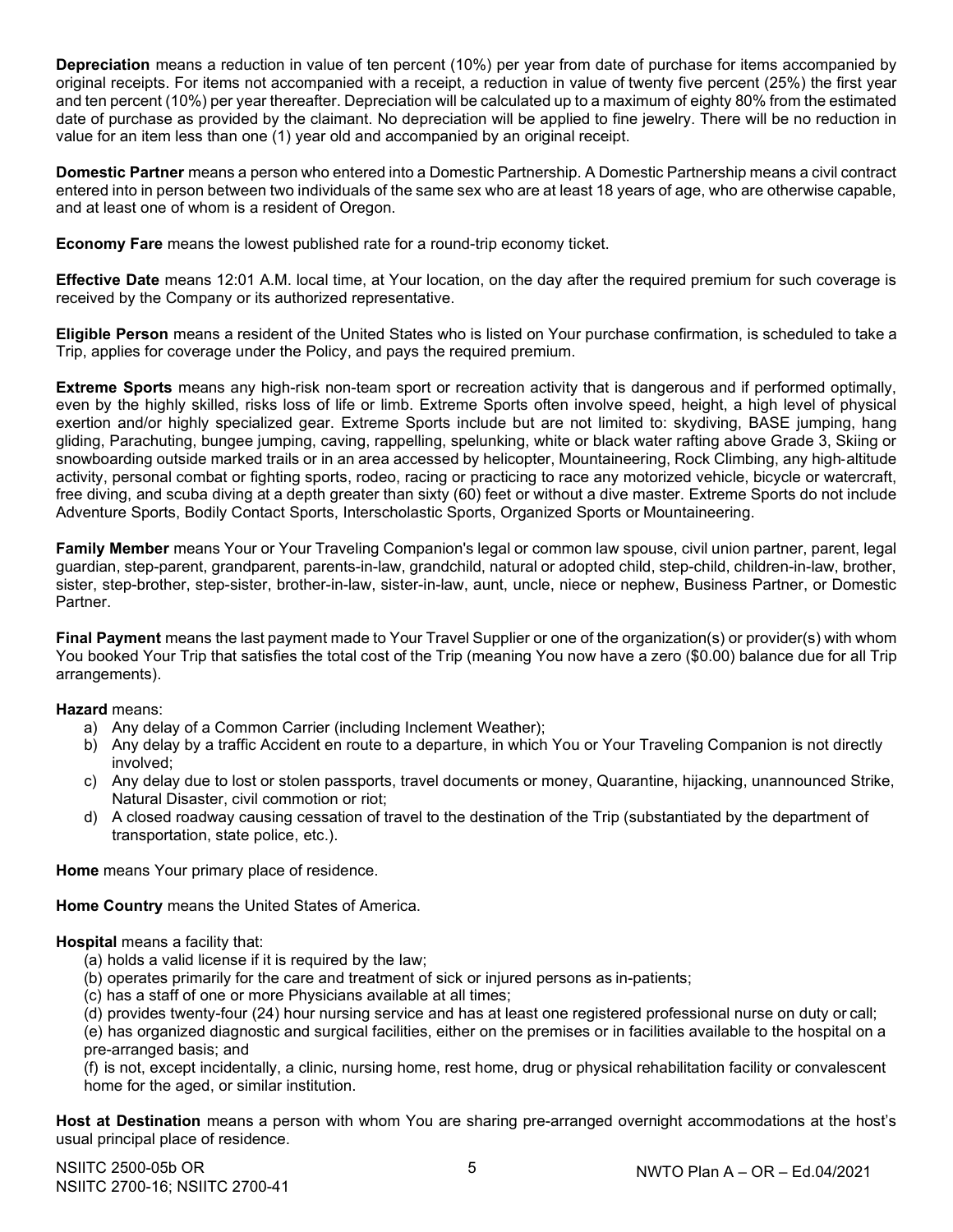**Inclement Weather** means any severe weather condition that delays the scheduled arrival or departure of a Common Carrier.

**Initial Deposit Date** means the date Your first Payment(s) or Deposit(s) for Your Trip is received by Your Travel Supplier or one of the organizations or providers with whom You are booking Your Trip.

**Insured** means the Eligible Person who elected to purchase coverage and whose premium was paid under the Policy.

**Interscholastic Sports** means any athletic contest or competition between accredited educational institutions if the participants are sponsored by the educational institution and are under the direct and immediate supervision of an employee of the educational institution. Interscholastic Sports includes the practice or training for the competition and the travel to or from such practice or competition in a vehicle designated by the educational institution, both while under the direct and immediate supervision of an employee of the educational institution. Interscholastic Sports do not include Adventure Sports, Bodily Contact Sports, Extreme Sports, Intramural Sports, Recreational Sports, club sports or Mountaineering.

**Intramural Sports** means competitive recreational sports organized within a school where matches or games are conducted between students of the same school (as opposed to teams who compete with other schools). Activities for Intramural Sports participants are not considered Interscholastic Sports.

**Loss** means Bodily Injury, Sickness or damage sustained by You, while coverage is in effect, in consequence of happening of one or more of the occurrences against which the Company has undertaken to indemnify You.

**Maximum Benefit** means the largest total amount that the Company will pay under any one benefit for You, as shown on the Schedule of Benefits and subject to any applicable sub-limits for certain types of activities.

**Mountaineering** means the sport, hobby or profession of walking, hiking, climbing and Rock Climbing up mountains that requires the use of ropes, harnesses, crampons or ice axes, and involves ascending beyond an altitude of four thousand five hundred (4,500) meters. Mountaineering is not an Adventure Sport, Bodily Contact Sport, Extreme Sport, Organized Sport or Interscholastic Sport.

**Natural Disaster** means earthquake, flood, fire, hurricane, blizzard, avalanche, tornado, tsunami, volcanic eruption, or landslide that is due to natural causes and includes an event that is directly due to naturally occurring wildfire, earthquake, windborne dust or sand, volcanic eruption, tsunami, snow, rain or wind, that results in widespread and severe damage such that either the government of the country where the Natural Disaster occurs issues an official disaster declaration or the U.S. Government issues advice to leave the country where the Natural Disaster occurs.

**Necessary Treatment** means medical services and/or supplies recommended by the treating Physician that must be performed during the Trip due to the serious and acute nature of the Sickness or Accidental Injury. The Company will not pay Covered Medical Expenses incurred after Your return Home from the Trip or after the Scheduled Return Date except as provided under the Extension of Benefits coverage.

# **Organized Sports** means **Intramural Sports** or **Recreational Sports**.

**Other Insurance** means any and every type of insurance, other than motor vehicle liability, UM/UIM, and no fault medical provided by an automobile insurance company. covering the same or similar risk/loss as covered under this Policy. Coverage under this Policy shall be secondary to coverage under all Other Insurance except where prohibited by law.

**Parachuting** means an activity involving the breaking of a free fall from an airplane using a parachute.

**Payments or Deposits** means the cash, check, or credit card amounts actually paid for Your Trip. Payments made in the form of a certificate, voucher not purchased by cash, grant or discount are not Payments or Deposits as defined herein.

**Personal Computer** means a small, general purpose electronic device for storing and processing data that is created to be utilized by one individual at a time and can perform multiple functions. The size and capabilities of the computer allow it to be operated for personal purposes. Personal Computers shall include desktop computers and laptop computers. Personal Computers shall also include:

- tablets
- Personal Digital Assistant (PDA)
- handheld devices and smartphones
- e-readers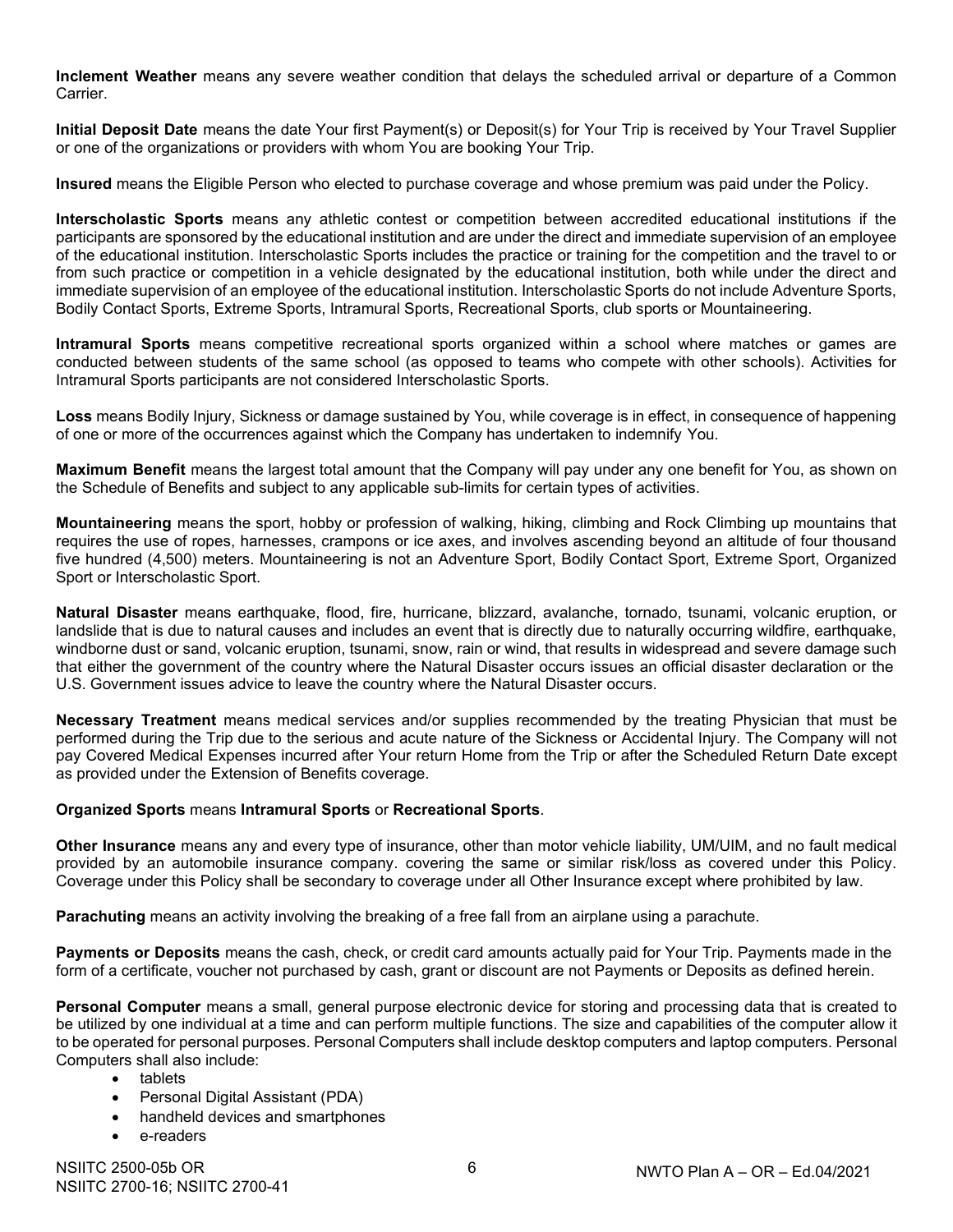**Personal Effects** means privately-owned articles including clothing and toiletry items brought by You for planned use on Your Trip.

**Physician** means a licensed practitioner of medical, surgical or dental services, or a Christian Science Practitioner, acting within the scope of his/her license. The treating Physician may not be You, Your Traveling Companion or a Family Member.

**Policy** means this document, and any endorsements, riders or amendments that will attach during the period ofcoverage.

**Political Situation** means a written recommendation by officials of Your Home Country that You leave Your Host Country for non-medical reasons, or, if You are expelled or declared persona non-grata, on the written authority of Your Host Country.

**Pre-Existing Condition** means an illness, disease, or other condition during the sixty (60) day period immediately prior to the Effective Date of Your Policy for which You, Your Traveling Companion or a Family Member booked to travel with You: 1) exhibited symptoms that would have caused a typical person to seek care or treatment; or 2) received or received a recommendation for a test, examination, or medical treatment; or 3) took or received a prescription for drugs or medicine. Item (3) of this definition does not apply to a condition that is treated or controlled solely through the taking of prescription drugs or medicine and remains treated or controlled without any adjustment or change in the required prescription throughout the sixty (60) day period before the Effective Date of Your Policy.

**Quarantine** means Your strict isolation imposed by a Government authority or Physician to prevent the spread of disease. An embargo preventing You from entering a country is not a Quarantine.

**Reasonable Expenses** means any meal, lodging, local transportation and essential phone call expense that were necessarily incurred as the result of a covered event, and that were not provided free of charge or otherwise reimbursed by a Common Carrier, Travel Supplier or other party.

**Recreational Sports** mean those activities where the primary purpose of the activity is participation, with the related goals of improved physical fitness, fun, and social involvement. Recreational sports are usually perceived as being less stressful, both physically and mentally, on the participants. There are lower expectations regarding both performance and commitment to the sport in the recreational sphere as compared to competitive sports. Recreational Sports do not include Adventure Sports, Bodily Contact Sports, Extreme Sports, Interscholastic Sports, Intramural Sports or Mountaineering.

**Rock Climbing** means the activity of climbing up, down or across artificial rock walls or natural rock formations under the supervision of a guide and utilizing approved safety equipment.

**Scheduled Departure Date** means the date on which You are originally scheduled to leave on Your Trip.

**Scheduled Return Date** means the date on which You are originally scheduled to return to the point of origin or to a different final destination.

**Security Situation** means a civil and/or military uprising, insurrection, war, revolution, or other violent disturbance in a Host Country, which, in the opinion of either the recognized government of Your Home Country, the Host Country, or the Travel Assistance Company immediate evacuation is advised. Emergency Security Situation does not include Natural Disasters.

**Sickness** means an illness or disease of the body that: 1) requires a physical examination and medical treatment by a Physician and 2) commences, worsens or presents new symptoms while Your coverage is in effect.

**Ski** or **Skiing** means winter recreation of snow skiing, snowboarding, or telemarking on Trail systems as accessed by a pre-paid use ticket for lifts and/or use or admission, but does not include cross country skiing, back country skiing, heliskiing, extreme skiing, snowcat skiing, ski-jumping, off-piste skiing, tubing, luging, half-pipes, terrain parks, or other snow play activities either on or off Trails.

**Sound Natural Teeth** means teeth that are whole or properly restored and are without impairment, periodontal or other conditions and are not in need of the treatment provided for any reason other than an Accidental Injury. For purposes of this Policy, teeth previously restored with a crown, inlay, onlay, or porcelain restoration or treated by endodontics, except amalgam or composite resin fillings, are not considered Sound Natural Teeth.

**Strike** means any unannounced labor disagreement that interferes with the normal departure and arrival of a Common Carrier.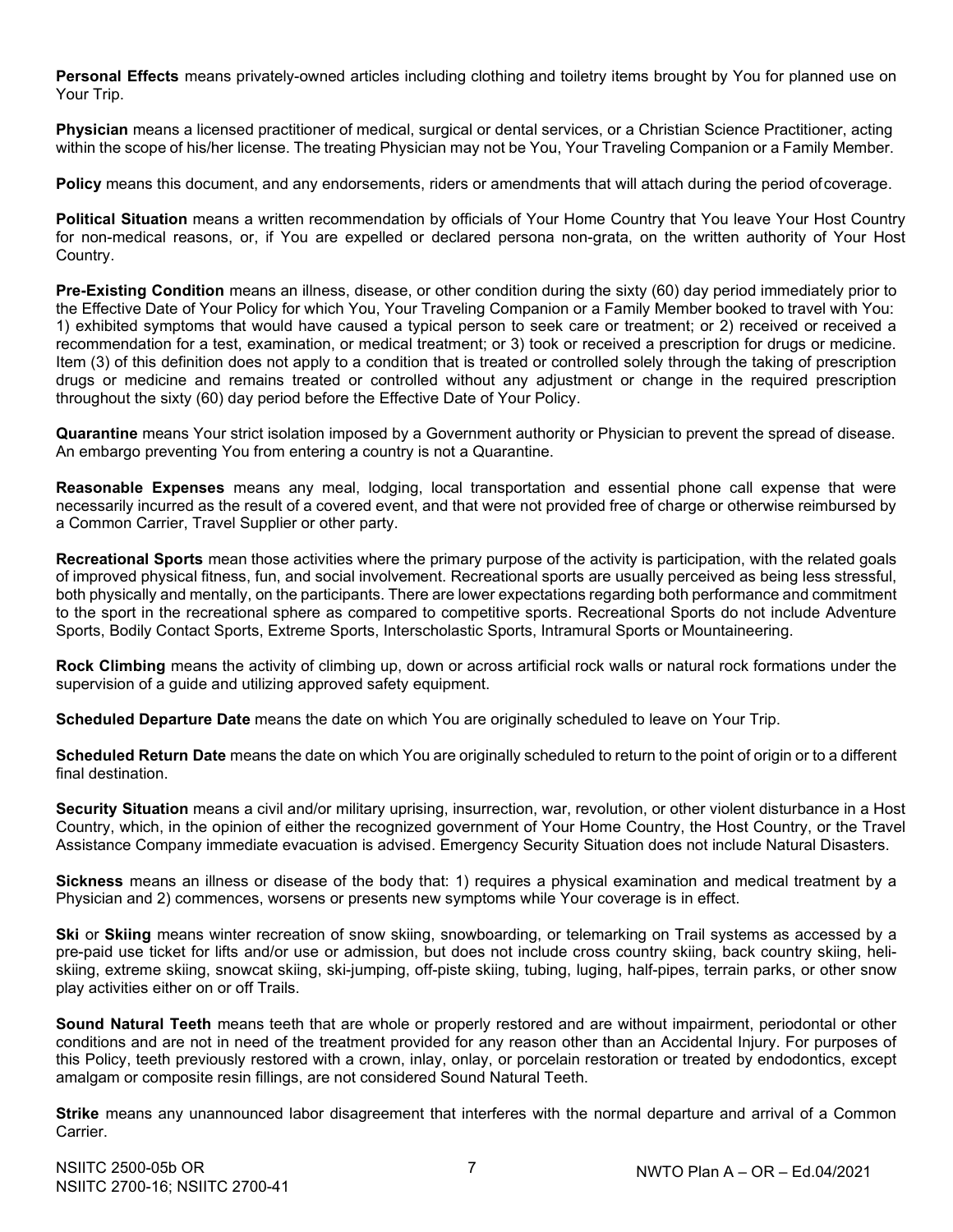**Terrorist Incident** means any act of terrorism that is certified by the Secretary of the Treasury, in consultation with the Secretary of Homeland Security and the Attorney General of the United States.

**Time Sensitive Period** means within fourteen (14) days of the Initial Deposit Date and within fourteen (14) days of payment for any subsequent Travel Arrangements added to Your Trip.

**Trails** means named skier paths as designated for downhill travel as shown on a resort trail map using the international difficulty rating Trails does not include connecting paths or cross-overs between downhill trails, trails that are outside the established marked and patrolled boundaries of a Ski resort, or areas designated as unsafe or closed by ski resort management for avalanche control work.

**Travel Arrangements** means: (a) transportation; (b) accommodations; and (c) other specified services arranged by the Travel Supplier for the Trip. Air arrangements covered by this definition also include any direct round trip air flights booked by others, to and from the scheduled Trip departure and return cities, provided the dates of travel for the air flights are within seven (7) total days of the scheduled Trip dates.

**Travel Assistance Company** means the service provider listed on Your purchase confirmation.

**Travel Supplier** means a Cruise line, airline, hotel, travel agency, etc., who has made the land, air and/or sea arrangements.

**Traveling Companion** means a person who has coordinated Travel Arrangements or vacation plans with You and intends to travel with You during the Trip. Note: a group or tour leader is not considered Your Traveling Companion unless You are sharing room accommodations with the group or tour leader.

**Trip** means scheduled travel with a defined itinerary away from Your Home up to one hundred eighty (180) days in length for which coverage is purchased under this Policy and premium is paid.

**Unforeseen** means not anticipated or expected and occurring after the Effective Date of Your Policy.

**Uninhabitable** means that, as determined by a qualified examiner selected by the Company: (1) the building structure itself is unstable and there is a risk of collapse in whole or in part; (2) there is exterior or structural damage to the building allowing elemental intrusion, such as rain, wind, hail or flood; (3) immediate safety hazards affecting the building have yet to be cleared, such as debris on roofs or downed electrical lines; or (4) the building is without electricity or water and/or is not suitable for human occupancy.

You or Your refers to the Insured.

#### **GENERAL PROVISIONS**

The following provisions apply to all coverages:

**LEGAL ACTIONS -** No legal action for a claim can be brought against the Company until sixty (60) days after the Company receives Proof of Loss. No legal action for a claim can be brought against the Company more than three (3) years after the time required for giving Proof of Loss.

**CONTROLLING LAW -** Any part of this Policy that conflicts with the state law where the Policy is issued is changed to meet the minimum requirements of that law.

**GOVERNING JURISDICTION** – The insurance regulatory agency and courts of the jurisdiction in which You reside shall have jurisdiction over this Policy.

**MISREPRESENTATION AND FRAUD -** Your coverage shall be void if, whether before or after a Loss, You intentionally concealed or misrepresented any material fact or circumstance concerning this Policy or the subject thereof, or Your interest therein, or if You commit fraud or false swearing in connection with any of the foregoing, which the Company relied upon in issuing the Policy.

**DUTY OF COOPERATION** - You agree to fully cooperate with the Company in the event the Company determines that an investigation is warranted regarding any claim for coverage under this Policy. You agree to comply with all requests by the Company to provide information and/or documentation related to any claim under this Policy. You agree to cooperate with the Company in the investigation and assessment of any loss and/or circumstances giving rise to a loss under this Policy.

NSIITC 2500-05b OR NSIITC 2700-16; NSIITC 2700-41  $8$  NWTO Plan A – OR – Ed.04/2021 **SUBROGATION -** To the extent the Company pays for a Loss suffered by You, the Company will take over the rights and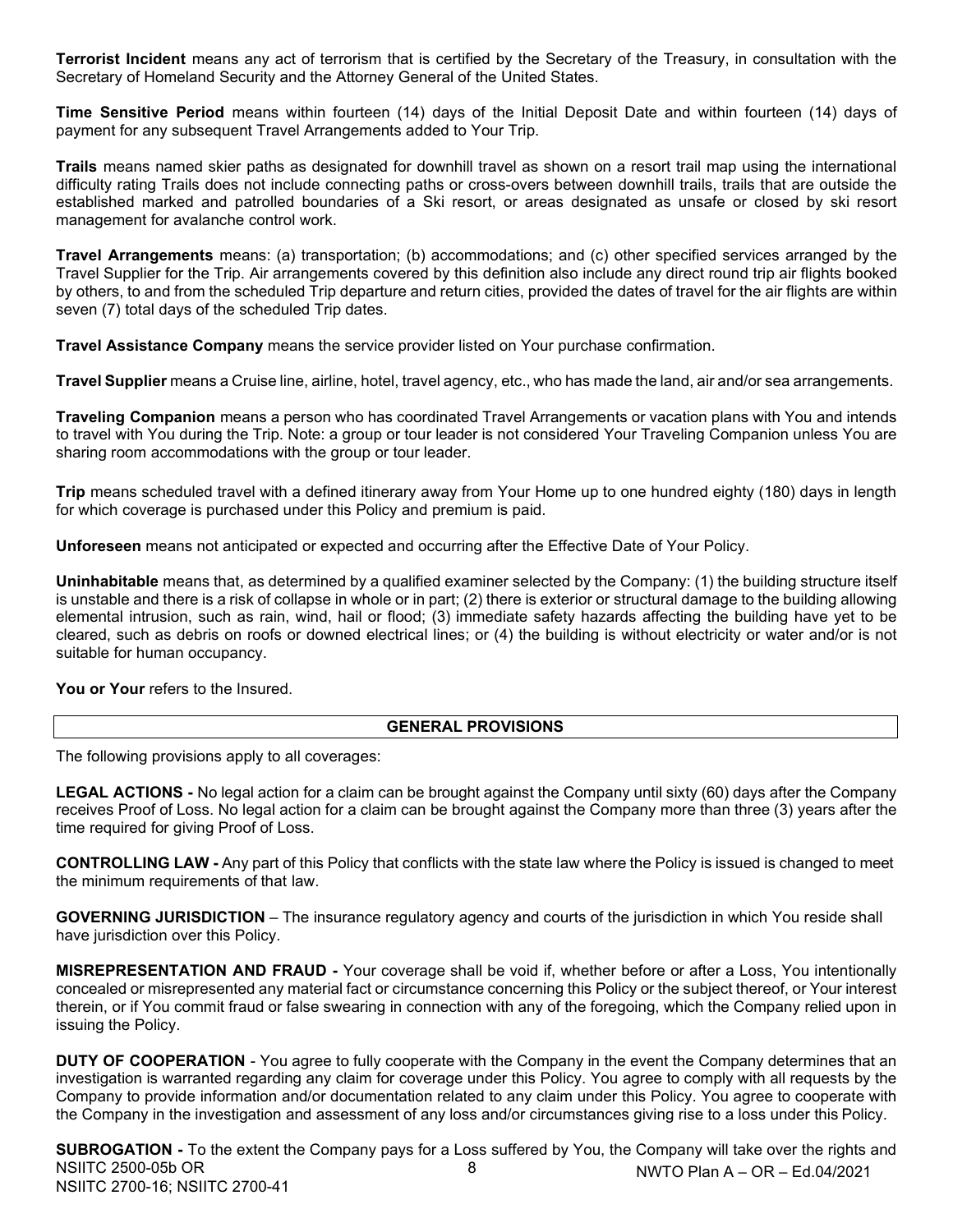remedies You had relating to the Loss. This is known as subrogation. You must help the Company to preserve its rights against those responsible for the Loss. This may involve signing any papers and taking any other steps the Company may require. If the Company takes over Your rights, You must sign an appropriate subrogation form supplied by theCompany.

**ASSIGNMENT -** This Policy and all coverages provided are not assignable, whether by operation of law or otherwise, but benefits may be assigned.

# **WHEN YOUR COVERAGE BEGINS** - Provided:

- a) coverage has been elected; and
- b) the required premium has been paid.

All coverage except Trip Cancellation will begin at 12:01 A.M. local time at Your location on the Scheduled Departure Date, or the actual departure date if change is required by a Common Carrier, when You depart for the first Travel Arrangement (or alternate travel arrangement if You must use an alternate travel arrangement to reach Your Trip destination) for Your Trip. No coverage can be purchased after a person departs on a Trip.

Trip Cancellation coverage will begin on Your Effective Date. No coverage can be purchased after a person departs on a trip.

In the event this Policy has been purchased without insuring any pre-paid Trip costs or purchased for post-departure benefits only, coverage under Baggage/Personal Effects and Emergency Accident and Sickness Medical Expense coverages will begin twenty-four (24) hours after the purchase of this Policy and only when You are more than one hundred (100) miles away from Your Home.

# **WHEN YOUR COVERAGE ENDS**

Trip Cancellation coverage will end on the earlier of: (a) the scheduled departure time on the Scheduled Departure Date of Your Trip; (b) the date and time You depart on Your Trip; or (c) the date and time You cancel Your Trip.

All Other Coverages will end the earliest of the following:

- (a) the Scheduled Return Date as stated on the travel tickets;
- (b) the date and time You return to Your origination point if prior to the Scheduled Return Date;

(c) the date and time You deviate from, leave or change the original Trip itinerary (unless due to Unforeseen and unavoidable circumstances covered by the Policy);

(d) if You extend the return date, coverage will terminate at 12:01 A.M., local time, at Your location on the day afterthe Scheduled Return Date, unless otherwise authorized by the Company in advance of the Scheduled Return Date;

(e) when Your Trip exceeds one hundred eighty (180) days.

**EXTENDED COVERAGE -** Coverage will be extended under the following conditions, should they occur during the journey to the return destination or to a different destination:

(a) When You commence air travel from Your origination point: (i) within two (2) days before the commencement of the Travel Arrangements, coverage shall apply from the time of departure from the origination point; or (ii) greater than two (2) days before the commencement of the Travel Arrangements, the extension of coverage shall be provided only during Your air travel.

(b) If You return to Your origination point: (i) within two (2) days after the completion of the Travel Arrangements, coverage shall apply until the time of return to the origination point; or (ii) greater than two (2) days after the completion of the Travel Arrangements, the extension of coverage shall be provided only during Your air travel.

(c) If You are a passenger on a scheduled Common Carrier that is unavoidably delayed up to five (5) days in reaching the final destination, coverage will be extended for the period of time needed to arrive at the final destination.

(d) If You are unavoidably delayed up to five (5) days in traveling on the Scheduled Return Date due to a reason covered under this Policy, coverage will be extended for the period of time needed to arrive at the point of origin or to a different final destination.

(e) If: (a) Your entire Trip is covered by the Policy; and (b) Your return is delayed by an event specified under Trip Cancellation, Trip Interruption or Trip Delay. This extension of coverage will end on the earlier of: (a) the date You reach Your return destination; or (b) seven (7) days after the date the Trip was scheduled to be completed.

**EXCESS INSURANCE LIMITATION** - The insurance provided by this Policy shall be in excess of all Other Insurance except where prohibited by law. If at the time of the occurrence of any Loss there is Other Insurance in place, the Company shall be liable only for the excess of the amount of Loss not paid or payable by Other Insurance.

# **The following provisions apply to all benefits except Baggage/Personal Effects and Baggage Delay:**

**PAYMENT OF CLAIMS -** The Company, or its designated representative, will pay a claim after receipt of acceptable Proof of Loss, as described in the Proof of Loss provision below.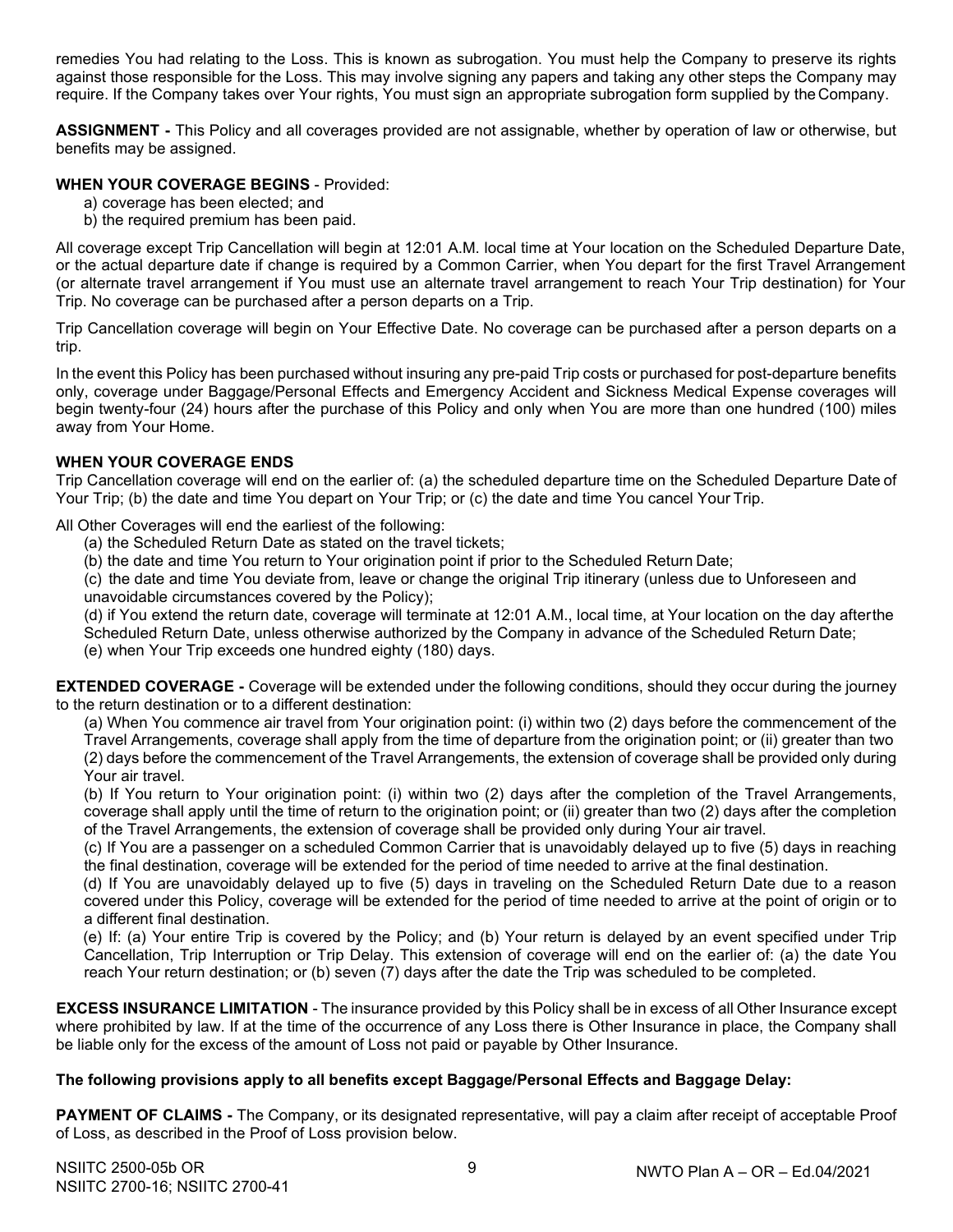Benefits for Loss of life are payable to Your beneficiary. If a beneficiary is not designated by You at the time of purchase, benefits for Loss of life will be paid to the first of the following surviving preference beneficiaries:

- (a) Your spouse;
- (b) Your child or children jointly;
- (c) Your parents jointly if both are living or the surviving parent if only one survives;
- (d) Your brothers and sisters jointly; or
- (e) Your estate.

All other claims will be paid to You. In the event You are a minor, incompetent or otherwise unable to give a valid release for the claim, the Company may make arrangement to pay claims to Your legal guardian or other qualified representative.

All or a portion of all other benefits provided by this Policy may, at the option of the Company, be paid directly to the provider of the service(s). All benefits not paid to the provider will be paid to You.

Any payment made in good faith will discharge the Company's liability to the extent of the claim.

The applicable benefit amount will be reduced by the amount of benefits, if any, previously paid by Other Insurance policies. In no event will the Company reimburse You for an amount greater than the amount paid by You.

All benefits payable under this Policy shall be reduced by the amount of any credit, voucher or refund provided by any Common Carrier, Travel Supplier or any other third party.

**NOTICE OF CLAIM -** Written notice of claim must be given by the claimant (either You or someone acting for You) to the Company or its designated representative within seven (7) days after a covered Loss first begins. Notice should include Your name, the Travel Supplier's name and the Plan number. Notice should be sent to the Company's administrative office, or to the Company's designated representative.

**PROOF OF LOSS -** You must send the Company, or its designated representative, Proof of Loss within ninety (90) days after a covered Loss occurs. Failure to furnish such proof within the time required shall not invalidate nor reduce any claim if it was not possible to give proof within such time, provided such proof is furnished and in no event, except in the absence of legal capacity, later than one year from the time proof is otherwise required. Where possible and/or required by this Policy, independent validation of Proof of Loss must be proved to the Company within the foregoing time periods. When the Company or its designated representative receives a notice of claim, forms for Proof of Loss will be sent to You within fifteen (15) days or You may meet this requirement by sending a written statement covering the occurrence, the character and the extent of the loss for which claim is made. The notice should include the Insured's name and the Policy number.

**PHYSICAL EXAMINATION AND AUTOPSY -** The Company, or its designated representative, at its own expense, have the right to have You examined as often as necessary while a claim is pending. The Company, or its designated representative, also has the right to have an autopsy made unless prohibited by law.

**EXAMINATION UNDER OATH** – The Company, or its designated representative, at its own expense, have the right to have You questioned under oath as often as necessary while a claim is pending.

**TIME OF PAYMENT OF CLAIMS -** Benefits payable under this Policy for any Loss other than Loss for which this Policy provides any periodic payment will be paid upon receipt of due written Proof of Loss in accordance with state requirements. Subject to due written Proof of Loss, all accrued indemnities for Loss for which this Policy provides periodic payment will be paid monthly and any balance remaining unpaid upon the termination of liability, will be paid immediately upon receipt of due written proof.

#### **The following provisions apply to Baggage/Personal Effects and Baggage Delay coverages:**

**NOTICE OF LOSS -** If Your property covered under this Policy is lost, stolen or damaged, You must:

- (a) notify the Company, or its authorized representative as soon as possible;
- (b) take immediate steps to protect, save and/or recover the covered property;

(c) give immediate notice to the carrier, Travel Supplier, property manager or bailee who is or may be liable for the Loss or damage and provide a copy of such notification to the Company;

(d) notify the police or other authority in the case of robbery or theft within twenty-four (24) hours and provide a copy of such report to the Company; and

(e) complete all steps required by local police or authorities to pursue investigation of the claim in the case of robbery or theft.

NSIITC 2500-05b OR 10 NWTO Plan A – OR – Ed.04/2021 **SETTLEMENT OF LOSS -** Claims for damage and/or destruction shall be paid after acceptable proof of the damage and/or destruction is presented to the Company and the Company has determined the claim is covered. Property will be considered

# NSIITC 2700-16; NSIITC 2700-41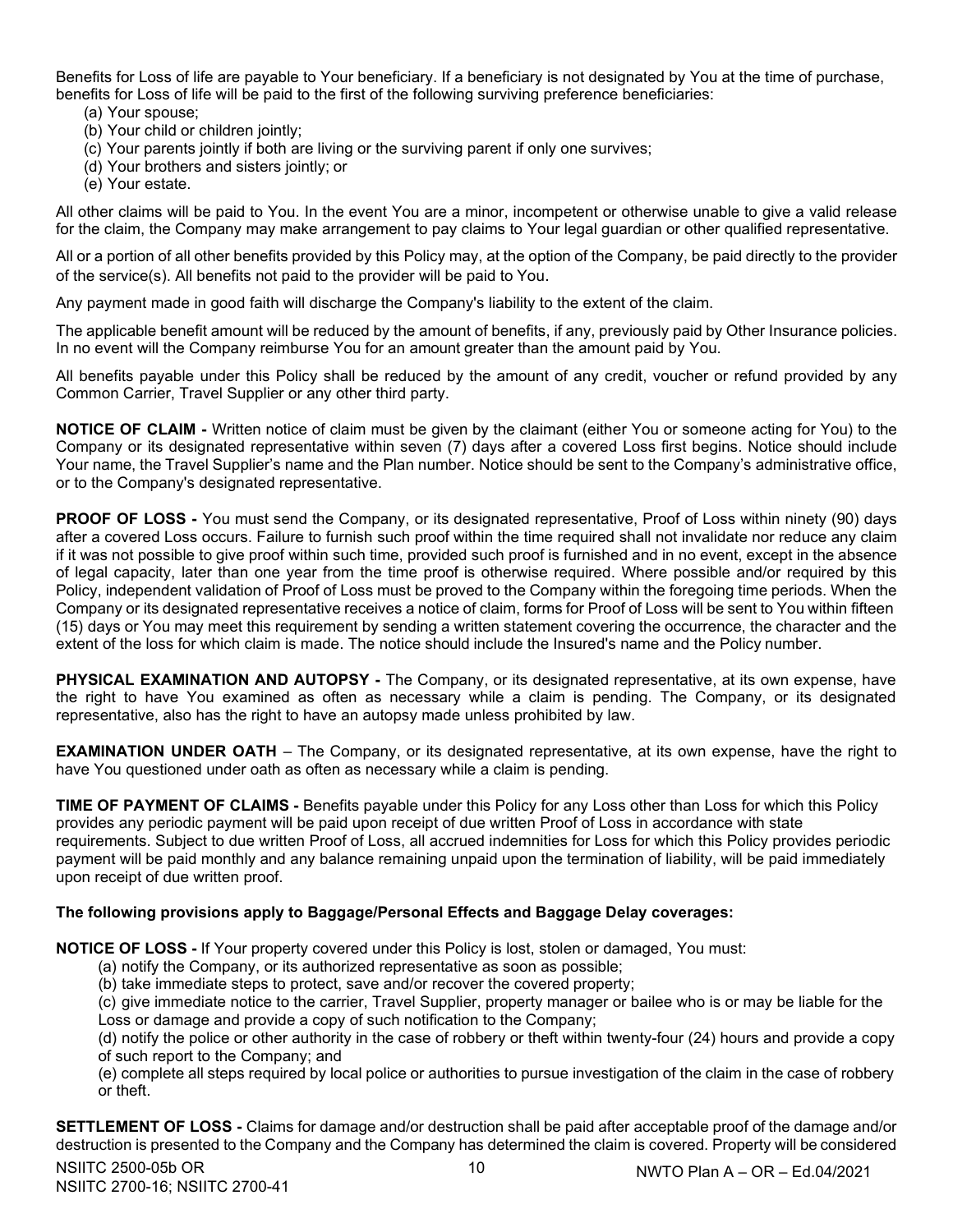lost if it has not been recovered within thirty (30) days of the event. You must present acceptable Proof of Loss and the value involved to the Company.

**DISAGREEMENT OVER SIZE OF LOSS:** If there is a disagreement about the amount of the Loss, either You or the Company can make a written demand for an appraisal if mutually agreed upon at the time of dispute after all internal appeals have been exhausted. After the demand, You and the Company will each select their own competent appraiser. After examining the facts, each of the two appraisers will give an opinion on the amount of the Loss. If they do not agree, they will select an arbitrator that is mutually agreed upon by all parties. Any figure agreed to by two (2) of the three (3) (the appraisers and the arbitrator) can be binding upon Your consent. The appraiser selected by You will be paid by You. The Company will pay the appraiser they choose. You will share equally with the Company the cost for the arbitrator and the appraisal process. The appraisal process is voluntary and will take place in the Insured's county of residence in Oregon according to Oregon law or another agreed upon procedure.

**CLAIM FORMS -** The Company will furnish claim forms to the claimant upon receipt of a Notice of Claim. If such forms are not furnished within fifteen (15) days after the giving of notice, the claimant will be deemed to have met the Proof of Loss requirements upon submitting, within the time fixed in this Policy for filing Proofs of Loss, written proof covering the occurrence, the character and the extent of the loss for which claim is made. The notice should include the Insured's name and the Policy number.

#### **COVERAGES**

No Coverage is intended to duplicate or overlap any other Coverage or benefit provided under this Policy. Should there be an inadvertent duplication of benefit or coverage, the Company will only provide payable benefits under the Coverage with the highest Maximum Benefit or largest scope of coverage subject to any applicable sub-limits.

#### **TRIP CANCELLATION**

The Company will reimburse You, up to the Maximum Benefit shown on the Schedule of Benefits subject to any applicable sub-limits, if You cancel Your Trip for any of the following reasons that are Unforeseen and takes place after Your Effective Date:

1. Your Sickness, Accidental Injury or death that results in medically imposed restrictions as certified by a Physician at the time of Loss preventing Your participation in the Trip. A Physician must advise to cancel the Trip on or before the Scheduled Departure Date.

2. Sickness, Accidental Injury or death of a Family Member or Traveling Companion booked to travel with You, that results in medically imposed restrictions as certified by a Physician that causes Your Trip to be cancelled.

3. Sickness, Accidental Injury or death of a non-traveling Family Member.

4. The death or Hospitalization of Your Host at Destination.

5. After five (5) years of continuous employment at the same company, You or Your Traveling Companion are terminated or laid-off, from full time employment by that company through no fault of Your or their own.

6. Your or Your Traveling Companion's transfer of employment of two hundred fifty (250) miles or more. Your or Your Traveling Companion must have been employed with the transferring employer on Your Effective Date. The transfer must require Your or Your Traveling Companion's Home to be relocated.

7. You, Your Traveling Companion or Family Member, who are military personnel, are called to emergency duty to provide aid or relief in the event of a Natural Disaster (this does not include war).

8. Weather that causes complete cessation of services for at least forty-eight (48) consecutive hours of the Common Carrier with whom You are scheduled to travel and prevents You from reaching Your destination. This benefit will not apply if the Natural Disaster has been forecasted or a storm has been named prior to purchase of this Policy.

9. Natural Disaster at the site of Your destination that renders Your destination accommodations Uninhabitable. This benefit will not apply if the Natural Disaster has been forecasted or a storm has been named prior to purchase of this Policy.

10. A Terrorist Incident that occurs in Your departure city or in a city listed on Your Trip itinerary and within thirty (30) days prior to Your Scheduled Departure Date. This benefit only applies if the Policy has been purchased within the Time Sensitive Period and for the full cost of the Trip.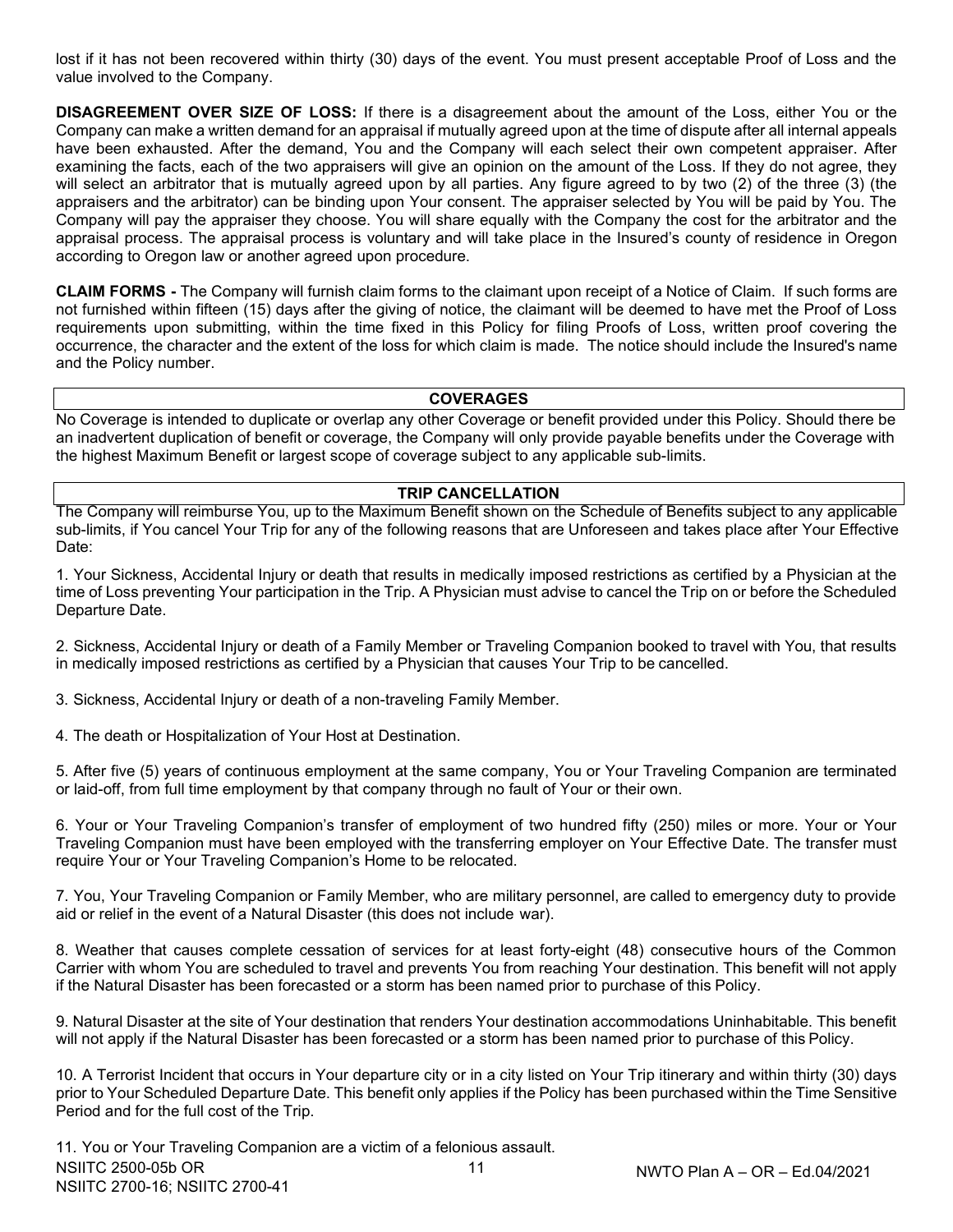12. You or Your Traveling Companion being hijacked, Quarantined, required to serve on a jury, or subpoenaed within ten (10) days of departure; having Your Home made Uninhabitable by Natural Disaster; or burglary of Your Home within ten (10) days of departure.

13. You or Your Traveling Companion being directly involved in a traffic accident (substantiated by a police report provided by You to the Company) while en route to departure.

14. Bankruptcy or Default of an airline, cruise line, Travel Supplier (other than an organization or firm from whom You purchased Travel Arrangements supplied by others) causing a complete cessation of travel services provided the Bankruptcy or Default occurs more than ten (10) days following Your Effective Date. Benefits will be paid due to Bankruptcy or Default of an airline only if no alternate transportation is available. If alternate transportation is available, benefits will be limited to the change fee charged to allow You to transfer to another airline in order to get to Your intended destination. This benefit only applies if Your Scheduled Departure Date is no more than fifteen (15) months beyond Your Effective Date and Your payment for this Policy is received within the Time Sensitive Period and You have insured the full cost of Your Trip.

15. Strike that causes complete cessation of services of the Common Carrier with whom You are scheduled to travel for at least forty-eight (48) consecutive hours.

The Company will reimburse You up to the Maximum Benefit shown on the Schedule of Benefits, subject to any applicable sub-limits, for the following:

- (a) pre-paid non-refundable cancellation charges imposed by the Travel Suppliers;
- (b) If Your Travel Supplier cancels Your Trip, You are covered up to the Maximum Benefit shown on the Schedule of Benefits for the reissue fee charged by the airline for the tickets or for the cost charged by the airline to retain Your frequent flyer miles if not used to purchase the airline ticket in conjunction with this Trip. You must have covered the entire cost of the Trip including the airfare.
- (c) The fees incurred by You for re-depositing frequent traveler awards (frequent flyer miles, hotel point rewards, etc.) in Your account if You used awards for any part of a Trip that is canceled for a covered reason. In no event will the Company reimburse You for the cash value of Your airline ticket(s) purchased with frequent flier miles.

In no event shall the amount reimbursed exceed the amount You pre-paid for the Trip.

#### **TRIP INTERRUPTION**

The Company will reimburse You, up to the Maximum Benefit shown on the Schedule of Benefits, subject to any applicable sub-limits, if You interrupt Your Trip after Your departure or if You join Your Trip after Your Scheduled Departure Date due to any of the following Unforeseen reasons that occur while this coverage is in effect for You:

1. Your Sickness, Accidental Injury or death, that results in medically imposed restrictions as certified by a Physician at the time of Loss preventing Your continued participation in the Trip. A Physician must advise to cancel the Trip on or before the Scheduled Return Date.

2. Sickness, Accidental Injury or death of a Family Member or Traveling Companion booked to travel with You that a.) occurs while You are on Your Trip; b.) requires Necessary Treatment at the time of interruption; and c.) as certified by a Physician, results in medically imposed restrictions so disabling as to prevent that person's continued participation on the Trip.

3. Sickness, Accidental Injury or death of a non-traveling Family Member.

4. The death or Hospitalization of Your Host at Destination during Your trip.

5. After five (5) years of continuous employment at the same company, You are terminated or laid-off during Your Trip, from full time employment by that company through no fault of Your own.

6. Your or Your Traveling Companion's transfer of employment of two hundred fifty (250) miles or more that occurs during Your Trip. You or Your Traveling Companion must have been employed with the transferring employer on Your Effective Date. The transfer must require Your or Your Traveling Companion's Home to be relocated.

7. You, Your Traveling Companion or Family Member, who are military personnel, and are called to emergency duty to provide aid or relief in the event of a Natural Disaster (this does not include war).

8. Weather that causes complete cessation of services for at least forty-eight (48) consecutive hours of the Common Carrier on which You are scheduled to travel and prevents You from reaching Your destination. This benefit will not apply if the Natural Disaster has been forecasted or a storm has been named prior to purchase of this coverage.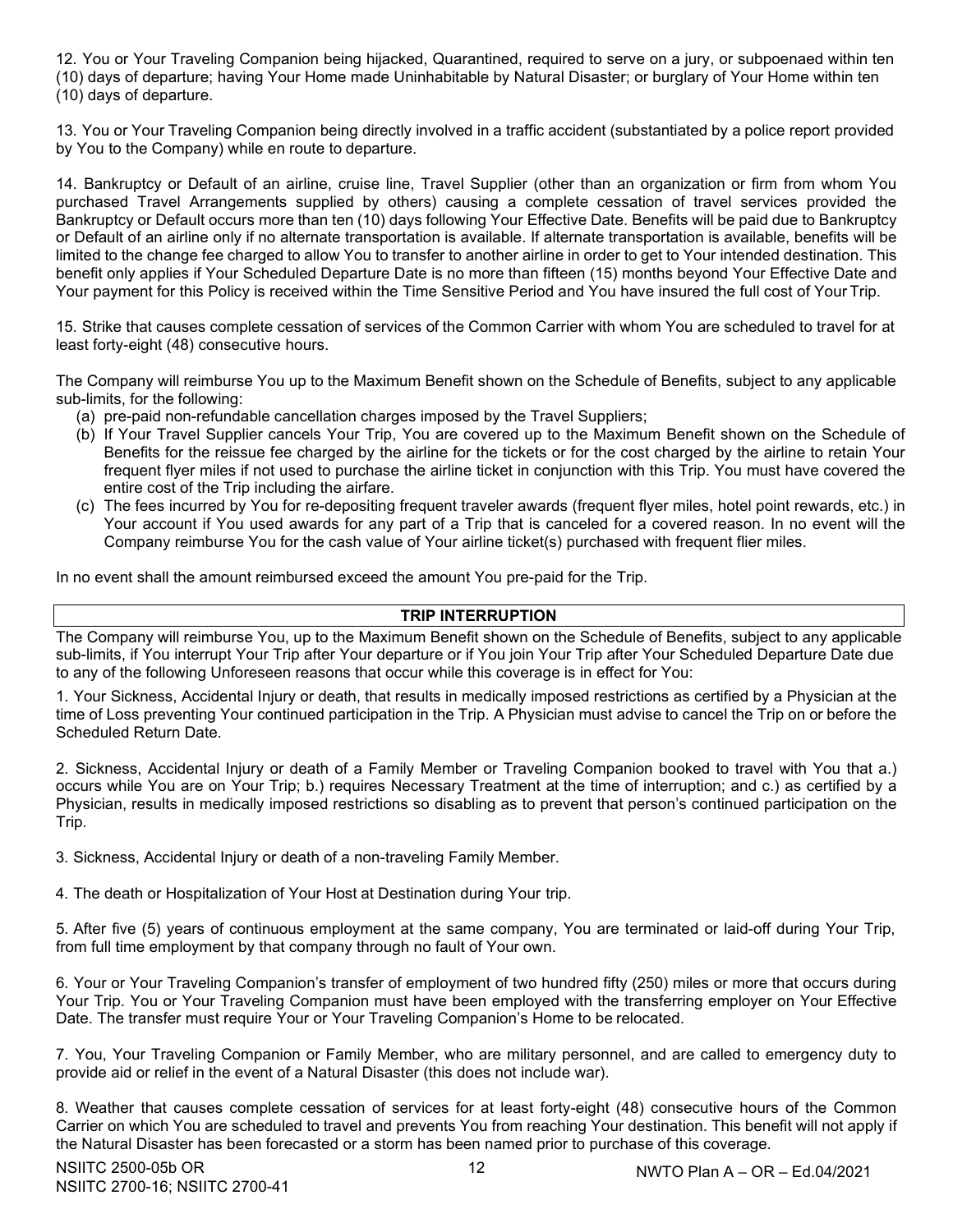9. Natural Disaster at the site of Your destination that renders Your destination accommodations Uninhabitable.

10. A Terrorist Incident that occurs in Your departure city or in a city listed on Your Trip itinerary during Your Trip. Benefits are not provided if the Travel Supplier offers a substitute itinerary. This benefit only applies if the Policy has been purchased within the Time Sensitive Period and for the full cost of the Trip.

11. You or Your Traveling Companion are a victim of a felonious assault.

12. You or Your Traveling Companion being hijacked, Quarantined, required to serve on a jury or subpoenaed during the Trip; having Your Home made Uninhabitable by Natural Disaster; or burglary of Your principal place of residence during the Trip.

13. You or Your Traveling Companion being directly involved in a traffic Accident while en route to departure (substantiated by a police report provided by You to the Company).

14. Bankruptcy or Default of an airline, cruise line, Travel Supplier (other than an organization or firm from whom You purchased Travel Arrangements supplied by others) causing a complete cessation of travel services provided the Bankruptcy or Default occurs during Your Trip. Benefits will be paid due to Bankruptcy or Default of an airline only if no alternate transportation is available. If alternate transportation is available, benefits will be limited to the change fee charged to allow You to transfer to another airline in order to get to Your intended destination. This benefit only applies if Your Scheduled Departure Date is no more than fifteen (15) months beyond Your Effective Date and Your payment for this Policy is received within the Time Sensitive Period and You have insured the full cost of Your Trip.

15. Strike that causes complete cessation of services of the Common Carrier with whom You are scheduled to travel for at least forty-eight (48) consecutive hours.

The Company will reimburse You up to the Maximum Benefit shown on the Schedule of Benefits, subject to any applicable sub-limits, for the following:

- (a) pre-paid unused, non-refundable land or sea expenses paid to the Travel Suppliers;
- (b) the airfare paid less the value of applied credit from an unused travel ticket, to return home, join or rejoin the original Travel Arrangements limited to the cost of one-way economy airfare or similar quality as originally issued ticket by scheduled carrier, from the point of destination to the point of origin shown on the original travel tickets;

In no event shall the amount reimbursed exceed the amount You pre-paid for the Trip.

#### **TRIP DELAY**

The Company will reimburse You for Covered Trip Delay Expenses on a one-time basis, up to the Maximum Benefit shown on the Schedule of Benefits, if You are delayed, while coverage is in effect, en route to or from the Trip for twelve (12) or more hours due to a defined Hazard.

Covered Trip Delay Expenses:

- (a) Any Reasonable Expenses incurred;
- (b) An Economy Fare from the point where You ended Your Trip to a destination where You can catch up to the Trip;
- (c) A one-way Economy Fare to return You to Your originally scheduled return destination.

You must provide the following documentation when presenting a claim for these benefits:

- (a) Written confirmation of the reasons for delay from the Common Carrier whose delay resulted in the Loss, including but not limited to, scheduled departure and return times and actual departure and return times;
- (b) Written confirmation from the kennel advising the original pick-up date and the actual pick-up date.

# **MISSED CONNECTION**

The Company will reimburse You, up to the Maximum Benefit shown on the Schedule of Benefits, if You miss Your Cruise or tour departure, scheduled during Your Trip, that results from the cancellation or a delay for between three (3) and twelve (12) hours of all regularly scheduled airline flights due to the following event:

(a) Documented weather condition preventing You from getting to the point of departure for Your Trip.

Benefits are provided for:

- (a) additional transportation expenses needed for You to join Your departed Cruise or tour;
- (b) Reasonable Expenses up to the Maximum Benefit per day shown on the Schedule of Benefits;
- (c) pre-paid nonrefundable Payments or Deposits for the unused portion of Your Cruise.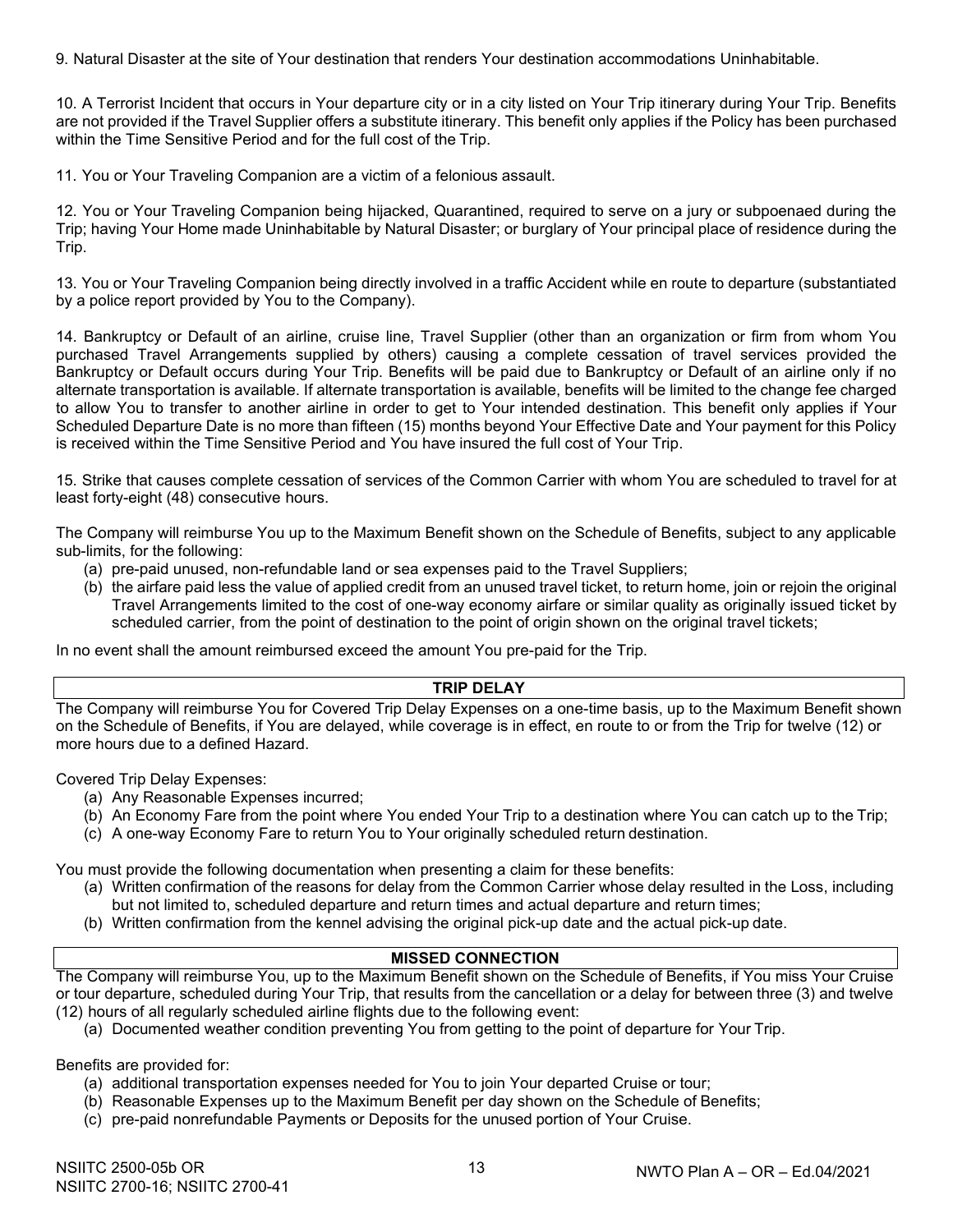Coverage is secondary to any compensation provided by a Common Carrier. Coverage will not be provided to individuals who are able to meet their scheduled departures but cancel their Cruise or tour due to Inclement Weather.

#### NSIITC 2700-05 OR

# **ACCIDENTAL DEATH AND DISMEMBERMENT**

The Company will pay the percentage of the Principal Sum shown in the Table of Losses when You, as a result of an Accidental Injury occurring during the Trip, sustain a Loss shown in the Table below. The Loss must occur no later than one hundred eighty (180) days after the date of the Accident causing the Loss.

The Principal Sum is shown on the Schedule of Benefits.

If more than one Loss is sustained as the result of an Accident, the amount payable shall be the largest amount of a sustained Loss shown in the Table of Losses.

| <b>TABLE OF LOSSES</b>                   |                              |  |  |
|------------------------------------------|------------------------------|--|--|
| Loss of:                                 | Percentage of Principal Sum: |  |  |
| Life                                     | 100%                         |  |  |
| Both hands or both feet                  | 100%                         |  |  |
| Sight of both eyes                       | 100%                         |  |  |
| One hand and one foot                    | 100%                         |  |  |
| Either hand or foot and sight of one eye | 100%                         |  |  |
| Either hand or foot                      | 50%                          |  |  |
| Sight of one eye                         | 50%                          |  |  |
| Speech and hearing in both ears          | 100%                         |  |  |
| Speech                                   | 50%                          |  |  |
| Hearing in both ears                     | 50%                          |  |  |
| Thumb and index finger of same hand      | 25%                          |  |  |

"Loss" with regard to:

- 1. hand or foot, means actual complete severance through and above the wrist or ankle joints;
- 2. eye means an entire and irrecoverable Loss of sight;
- 3. speech or hearing means entire and irrecoverable Loss of speech or hearing of both ears; and
- 4. thumb and index finger mean actual severance through or above the joint that meets the finger at the palm.

# EXPOSURE

The Company will pay benefits for covered Losses that result from You being unavoidably exposed to the elements due to an Accident. The Loss must occur within three hundred sixty-five (365) days after the event that caused the exposure.

#### DISAPPEARANCE

The Company will pay benefits for Loss of life if Your body cannot be located within three hundred sixty-five (365) days after Your disappearance due to an Accident.

NSIITC 2700-42; NSIITC 2700-11 OR

# **EMERGENCY ACCIDENT AND SICKNESS MEDICAL EXPENSE**

The Company will reimburse benefits up to the Maximum Benefit shown on the Schedule of Benefits, subject to any applicable sub-limits, if You incur Covered Medical Expenses for Necessary Treatment of an Accidental Injury or a Sickness that occurs during the Trip.

Covered Medical Expenses are limited to the list below:

- (a) the services of a Physician;
- (b) charges for Hospital confinement and use of operating rooms;
- (c) charges for anesthetics (including administration); x-ray examinations or treatments, and laboratory tests;
- (d) ambulance service;
- (e) drugs, medicines and therapeutic services; and
- (f) emergency and palliative dental treatment (limited to expenses incurred while on Your Trip).

The Company will not pay benefits in excess of reasonable and customary charges. The Company will not cover any expenses provided by another party at no cost to You or already included within the cost of the Trip.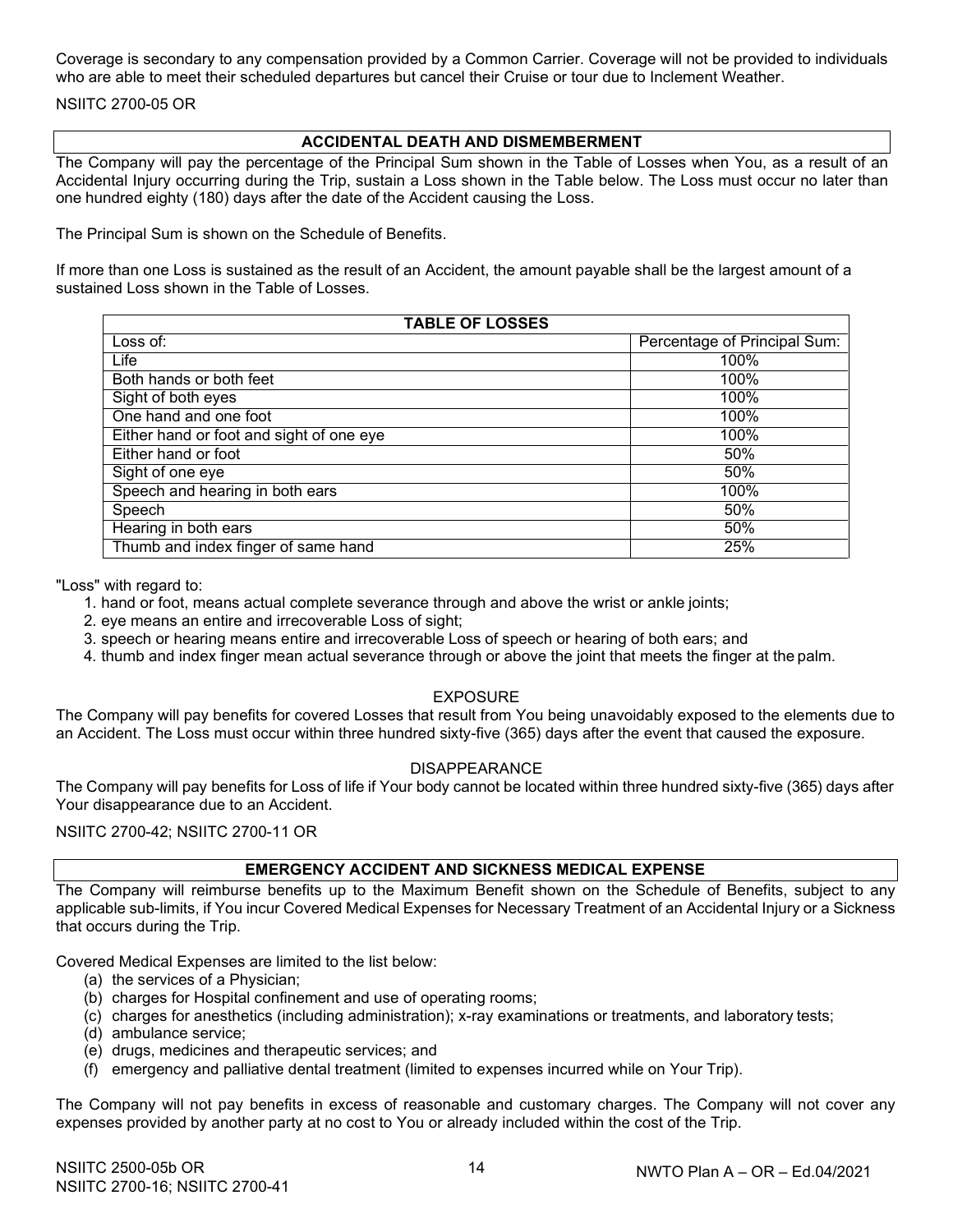The Company will pay benefits up to the Maximum Benefit shown on the Schedule of Benefits, subject to any applicable sub-limits, for dental Necessary Treatment for Accidental Injury to Sound Natural Teeth. Both the Accidental Injury and the dental Necessary Treatment must occur during the Trip.

# **EMERGENCY EVACUATION**

The Company will pay benefits for Covered Evacuation Expenses incurred, up to the Maximum Benefit shown on the Schedule of Benefits, subject to any applicable sub-limits, if an Accidental Injury or Sickness commencing during the course of the Trip results in Your necessary Emergency Evacuation. An Emergency Evacuation must be ordered by a Physician who certifies that the severity of Your Accidental Injury or Sickness warrants Your Emergency Evacuation and verified and arranged by the Travel Assistance Company.

Emergency Evacuation means:

- (a) Your medical condition warrants immediate Transportation from the Hospital where You are first taken when injured or sick to the nearest Hospital where appropriate medical treatment can be obtained.
- (b) after being treated at a local Hospital, Your medical condition warrants Transportation to Your Home or a Hospital where You reside, to obtain further medical treatment or to recover; or
- (c) both (a) and (b), above.

Covered Evacuation Expenses are reasonable and customary expenses for necessary Transportation, related medical services and medical supplies incurred in connection with Your Emergency Evacuation. All Transportation arrangements made for evacuating You must be by the most direct and economical route possible. Expenses for Transportation mustbe:

- (a) recommended by the attending Physician;
- (b) required by the standard regulations of the conveyance transporting You; and
- (c) authorized in advance by the Company or its authorized Travel Assistance Company and arranged by the Company's authorized Travel Assistance Company.

Notwithstanding the forgoing, in the event the Emergency Evacuation services are not arranged by the Company's authorized Travel Assistance Company, the Company may elect to evaluate the need for the Emergency Evacuation and provide limited reimbursement for the portion of the expenses related to such Emergency Evacuation as would have been authorized by Company's authorized Travel Assistance Company.

Transportation of Minor Children: If You are in the Hospital for more than seven (7) days, or pass away during the Trip, the Company will return Your unattended minor child(ren) (under the age of eighteen (18)) who is/are accompanying You on the scheduled Trip, to their home, to the domicile of a person nominated by You or Your next of kin with an attendant if necessary.

#### Hospital Companion:

Transportation to Join You: If You are traveling alone and are in a Hospital alone for more than seven (7) consecutive days or if the attending Physician certifies that due to Your Accidental Injury or Sickness, You will be required to stay in the Hospital for more than seven (7) consecutive days, upon request the Company will bring a person, chosen by You, for a single visit to and from Your bedside provided that repatriation is not imminent. Reasonable Expenses: The Company will also pay for Reasonable Expenses incurred by the person up to the Maximum Benefit shown on the Schedule of Benefits, subject to any applicable sub-limits.

If You are transported under a covered Emergency Evacuation and Your Baggage doesn't accompany You during evacuation, the Company will reimburse You or the supplier directly, up to the Maximum Benefit shown on the Schedule of Benefits, subject to any applicable sub-limits, for any cost associated with transporting Your Baggage to either the location You were evacuated to or to Your Home (or Scheduled Destination in case of a one-way Trip).

Transportation services are provided if authorized in advance and arranged by the Company or the Company's Travel Assistance Company and are limited to necessary Economy Fares less the value of applied credit from unused travel tickets, if applicable.

Transportation means any Common Carrier, or other land, water or air conveyance, required for an Emergency Evacuation and includes air ambulances, land ambulances and private motor vehicles.

The Company will not cover any expenses provided by another party at no cost to You or already included within the cost of the Trip.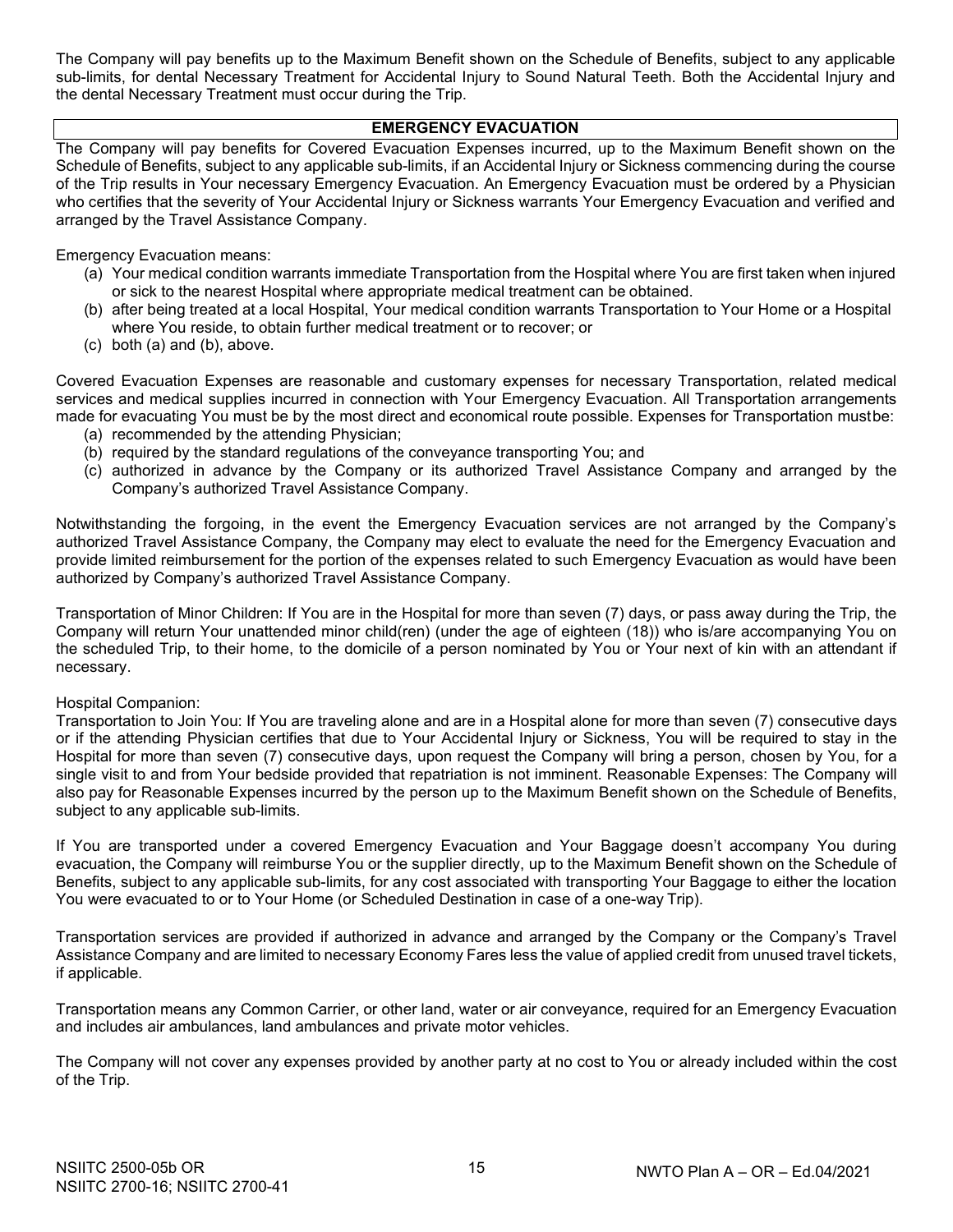#### **REPATRIATION OF REMAINS**

The Company will pay up to the Maximum Benefit shown on the Schedule of Benefits for the Covered Repatriation Expenses incurred to return Your body to the United States of America if You die during the Trip. This benefit is provided only if authorized in advance and arranged by the Company or the Company's Travel Assistance Company.

Covered Repatriation Expenses include, but are not limited to, expenses for embalming, cremation, minimal casket container and transportation.

#### **NON-MEDICAL EMERGENCY TRANSPORTATION**

The Company will reimburse You, up to the Maximum Benefit shown on the Schedule of Benefits, for the Covered Transportation Expenses incurred if You must leave Your Trip for a Covered Reason listed below.

#### **Covered Reasons:**

- (a) a Natural Disaster;
- (b) A Security Situation;
- (c) A Political Situation.

Covered Transportation Expenses under this benefit are reasonable and customary expenses for necessary transportation to transport You to the nearest place of safety as determined in advance by the Company or the Company's Travel Assistance Company in its sole discretion or to Your Home, if a Natural Disaster or Security Situation or Political Situation occurs while on Your Trip. Expenses for transportation must be: a) by the most direct and economical route possible; and b) such transportation is reasonably possible under the circumstances.

The Company will pay benefits for Your transportation only if the actual evacuation process has been initiated within seven (7) days from the initial Natural Disaster, Security Situation or Political Situation evacuation notice advised or posted, whichever is earlier, by the recognized government of either the United States or the Host Country.

NSIITC 2700-18

#### **BAGGAGE/PERSONAL EFFECTS**

This coverage is subject to any coverage provided by a Common Carrier and all Other Insurance and shall apply only when such other benefits are exhausted. In order for a claim to be processed under this Coverage, a loss or theft report must be filed with local law enforcement authorities, the Common Carrier, Travel Supplier, tour leader or with a representative of the venue or location where the loss or theft took place.

#### PERSONAL EFFECTS AND PROPERTY

The Company will reimburse You up to the Maximum Benefit shown on the Schedule of Benefits, subject to any applicable sub-limits, if You sustain Loss, theft or damage to baggage and Personal Effects during the Trip, provided You have taken all measures possible to protect, save and/or recover the property at all times. The baggage and Personal Effects must be owned by and accompany You during the Trip.

The Company will pay the lesser of the following:

- (a) Actual Cash Value at time of Loss, theft or damage to baggage and Personal Effects; or
- (b) the cost of repair or replacement in like kind and quality.

There will be a per article limit as shown on the Schedule of Benefits.

There will be a combined Maximum Benefit as shown on the Schedule of Benefits for the following:

jewelry; watches; articles consisting in whole or in part of silver, gold or platinum; furs; articles trimmed with or made mostly of fur; cameras and their accessories and related equipment.

#### EXTENSION OF COVERAGE

If You have checked property with a Common Carrier and delivery is delayed, coverage for Baggage/Personal Effects will be extended until the Common Carrier delivers Your property or declares such property lost, whichever is occurs first.

# **BAGGAGE DELAY (En Route to Destination Only)**

The Company will reimburse You for the expense to replace Your necessary Personal Effects in Your Checked Baggage, up to the Maximum Benefit shown on the Schedule of Benefits, if Your Checked Baggage is delayed or misdirected by a Common Carrier for more than twelve (12) hours, while on a Trip except for travel to final destination or Home.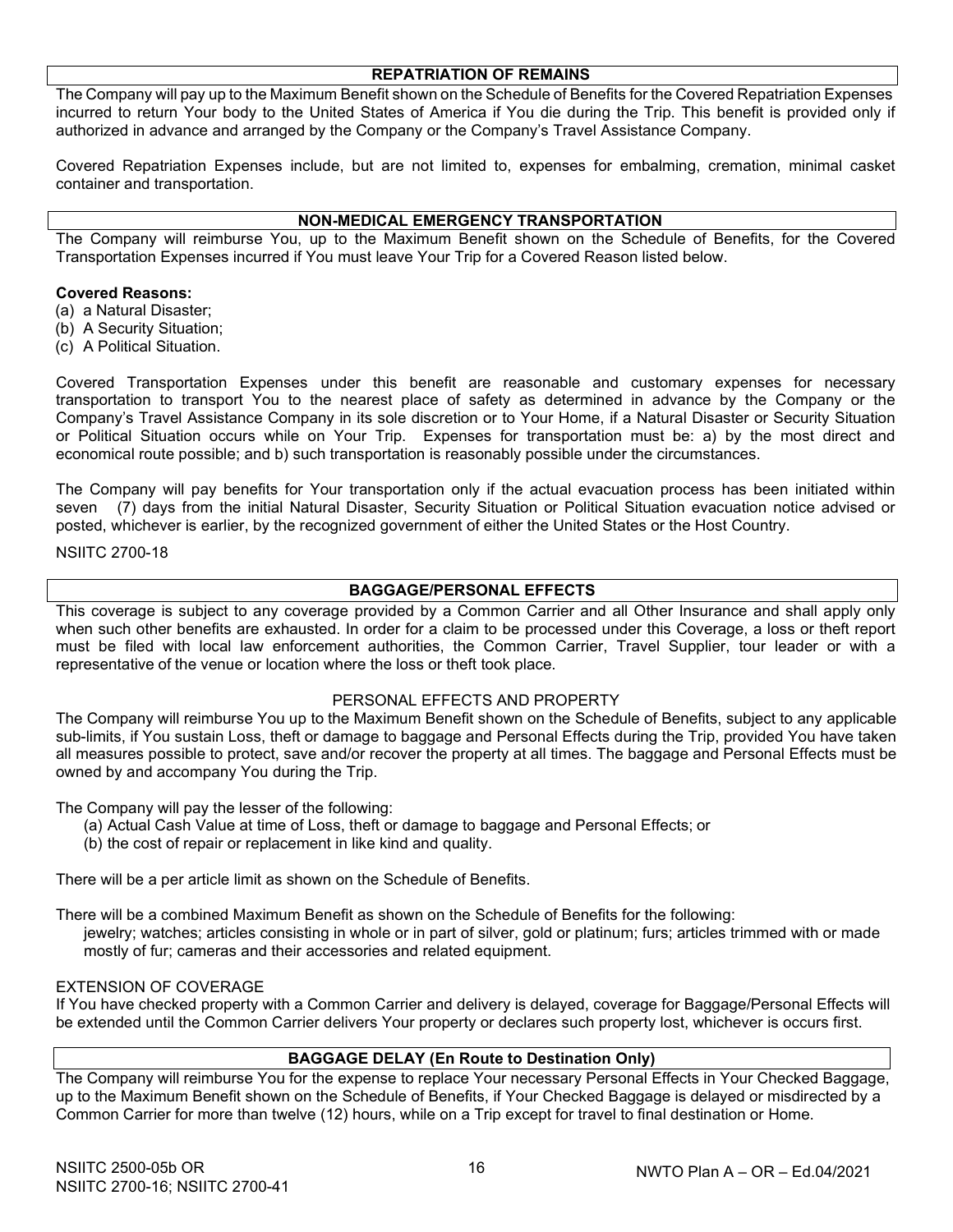You must be a ticketed passenger on a Common Carrier.

All claims must be verified by the Common Carrier who must certify the delay or misdirection. Receipts for the purchases must accompany any claim.

# **LIMITATIONS AND EXCLUSIONS**

**The following exclusions apply to: Trip Cancellation, Trip Interruption, Trip Delay, Missed Connection, Accidental Death & Dismemberment, Emergency Accident and Sickness Medical Expense:**

Loss caused by or resulting from:

- 1. Pre-Existing Conditions, as defined in the Definitions section;
	- The Pre-Existing Condition exclusion will be waived provided:
		- a. Your premium is received within the Time Sensitive Period; and
		- b. You insure all pre-paid Trip costs that are subject to cancellation penalties or restrictions, and also insure the cost of any subsequent arrangements (or any other arrangements not made through Your travel agent) added prior to Your Trip; and
		- c. You are medically able to travel on Your Effective Date.

NSIITC 2700-43

- 2. suicide, attempted suicide or any intentionally self-inflicted injury while sane or insane, unless the loss results in the death of a non-traveling Family Member;
- 3. intentionally self-inflicted injuries;
- 4. war, invasion, acts of foreign enemies, hostilities between nations (whether declared or not), civil war;
- 5. participation in any military maneuver or training exercise or any Loss starting while You are in the service of the armed forces of any country. Orders to active military service for training purposes of two months or less will not constitute service in the armed forces;
- 6. piloting or learning to pilot or acting as a member of the crew of any aircraft;
- 7. mental or emotional disorders, unless Hospitalized;
- 8. participation as an athlete in professional sports;
- 9. intoxication above the legal limit according to the jurisdiction of the Insured's location at the time of Loss, unless the loss results in the death of a non-traveling Family Member;
- 10. the commission of a felony, based on a court conviction of a felony under the laws of the jurisdiction of the Insured's location at the time of Loss;
- 11. Participation in Bodily Contact Sports, Extreme Sports, or Mountaineering;
- 12. dental treatment except as explicitly offered under Emergency Accident and Sickness Medical Expense;
- 13. any non-emergency treatment or surgery, routine physical examinations, hearing aids, eye glasses or contact lenses;
- 14. pregnancy and childbirth (except for Complications of Pregnancy) except if Hospitalized;
- 15. curtailment or delayed return for other than covered reasons;
- 16. traveling for the purpose of securing medical treatment;
- 17. services not shown as covered;
- 18. directly or indirectly, the actual, alleged or threatened discharge, dispersal, seepage, migration, escape, release or exposure to any hazardous biological, chemical, nuclear radioactive material, gas, matter or contamination;
- 19. confinement or treatment in a government Hospital; however, the United States government may recover or collect benefits under certain conditions;
- 20. services and/or supplies that do not meet the definition of Necessary Treatment;
- 21. care or treatment for which compensation is payable under Worker's Compensation Law, any Occupational Disease law; the 4800 Time Benefit plan or similar legislation;
- 22. care or treatment that is payable under any Other Insurance policy;
- 23. Accidental Injury or Sickness when traveling against the advice of a Physician;
- 24. cosmetic surgery or reconstructive surgery.

# **The following exclusions apply to Emergency Evacuation and Repatriation of Remains:**

Loss caused by or resulting from:

- 1. war, invasion, acts of foreign enemies, hostilities between nations (whether declared or not), civil war;
- 2. participation in any military maneuver or training exercise or any Loss starting while You are in the service of the armed forces of any country. Orders to active military service for training purposes of two months or less will not constitute service in the armed forces;
- 3. piloting or learning to pilot or acting as a member of the crew of any aircraft;
- 4. traveling for the purpose of securing medical treatment;
- 5. directly or indirectly, the actual, alleged or threatened discharge, dispersal, seepage, migration, escape, release or exposure to any hazardous biological, chemical, nuclear radioactive material, gas, matter or contamination;
- 6. services and/or supplies that do not meet the definition of Necessary Treatment.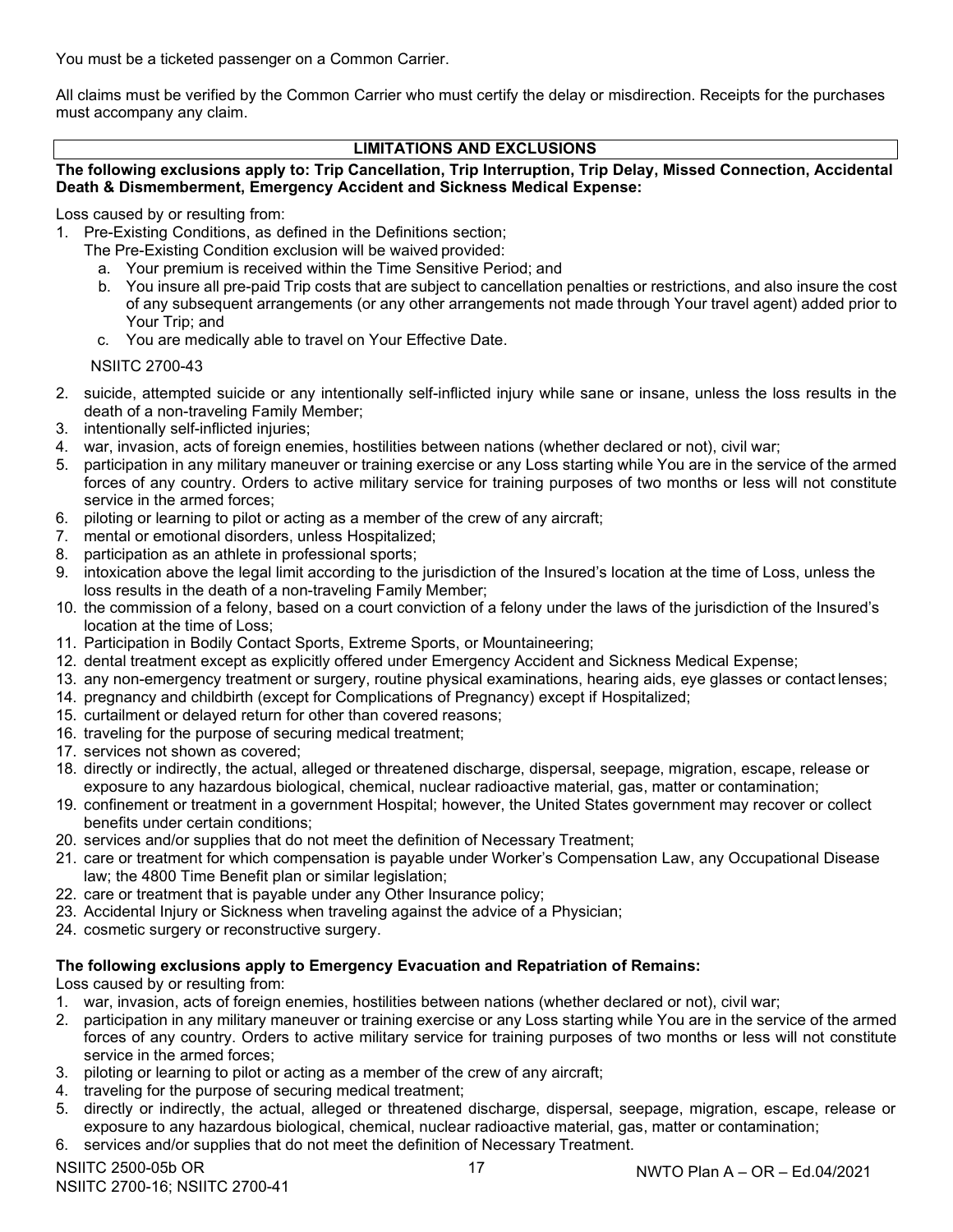#### **The following exclusions apply to Baggage/Personal Effects and Baggage Delay:**

The Company will not provide benefits for any Loss or damage to:

- 1. animals;
- 2. automobiles and automobile equipment;
- 3. boats or other vehicles or conveyances;
- 4. trailers;
- 5. motors;
- 6. motorcycles;
- 7. aircraft and drones;
- 8. bicycles (except when checked as baggage with a Common Carrier);
- 9. household effects and furnishing;
- 10. antiques and collectors' items;
- 11. eye glasses, sunglasses or contact lenses;
- 12. artificial teeth and dental bridges;
- 13. hearing aids;
- 14. artificial limbs and other prosthetic devices;
- 15. prescribed medications;
- 16. keys, cash, stamps, securities and documents;
- 17. Tickets;
- 18. credit cards;
- 19. professional or occupational equipment or property, whether or not electronic business equipment;
- 20. Personal Computers; cell phones; Personal Computer hardware or software;
- 21. sporting equipment if loss or damage results from the use thereof;
- 22. musical instruments;
- 23. retainers and orthodontic devices.

Any Loss caused by or resulting from the following is excluded:

- 1. breakage of brittle or fragile articles;
- 2. wear and tear or gradual deterioration;
- 3. insects or vermin;
- 4. inherent vice or damage while the article is actually being worked upon or processed;
- 5. confiscation or expropriation by order of any government;
- 6. war or any act of war whether declared or not;
- 7. theft or pilferage while left unattended in any vehicle;
- 8. mysterious disappearance;
- 9. property illegally acquired, kept, stored or transported;
- 10. insurrection or rebellion;
- 11. imprudent action or omission;
- 12. property shipped as freight or shipped prior to the Scheduled Departure Date.

# **The following exclusions apply to Non-Medical Emergency Transportation:**

The Company does not cover:

- 1. Loss or expense recoverable under any Other Insurance or through an employer;
- 2. Loss or expense arising from or attributable to:
	- (a) fraudulent or criminal acts committed or attempted by You;
		- (b) alleged violation of the laws of the country You are visiting, unless the Company determines such allegations to be fraudulent, or
		- (c) failure to maintain required documents or visas;
- 3. Loss or expense arising from or attributable to:
	- (a) debt, insolvency, business or commercial failure;
	- (b) the repossession of any property; or
	- (c) Your non-compliance with a contract, license or permit;
- 4. Loss or expense arising from or due to liability assumed by You under any contract.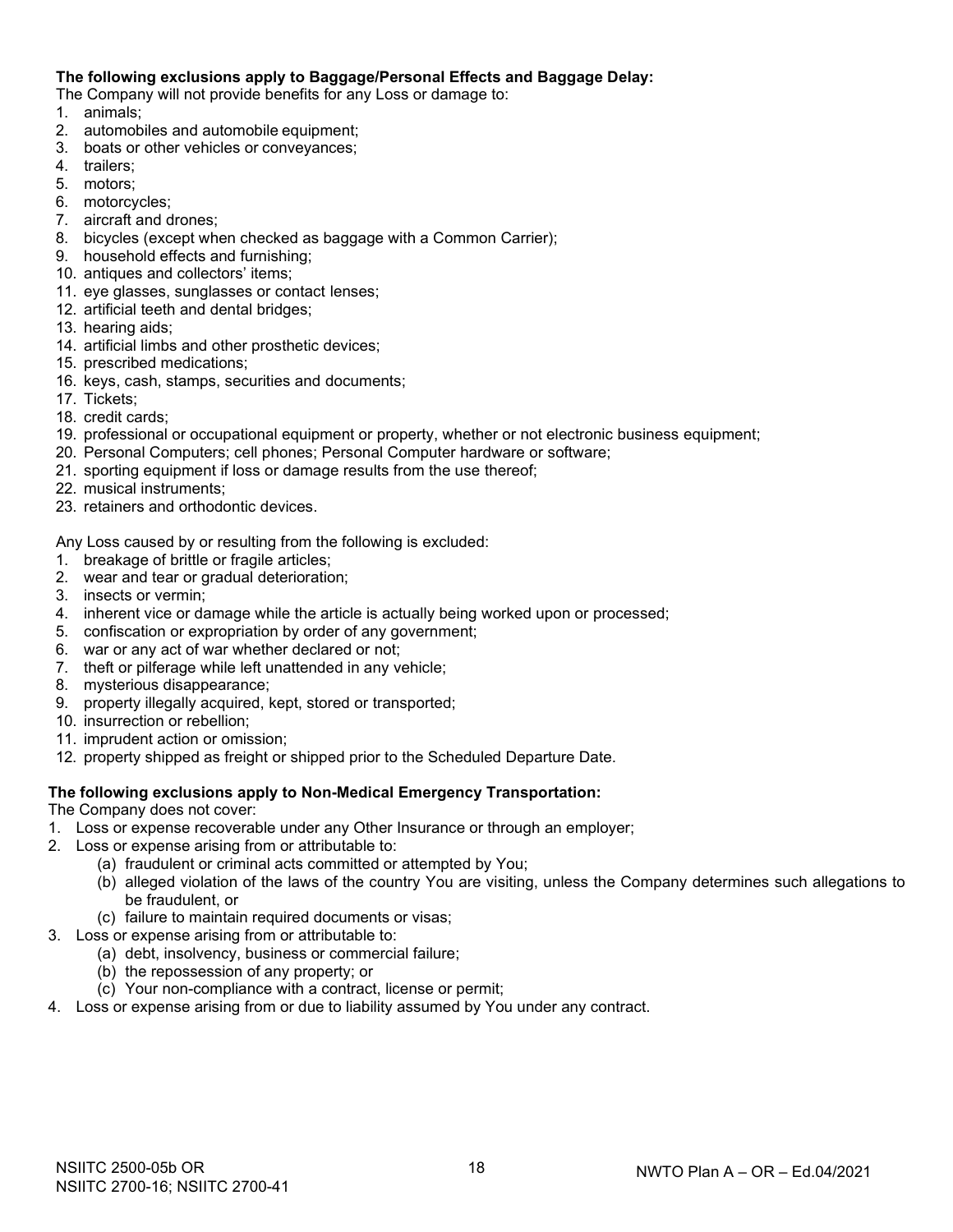

**FACTS**

# **WHAT DOES NATIONWIDE DO WITH YOUR PERSONAL INFORMATION?**

| Why?  | Financial companies choose how they share your personal information. Federal and state law       |
|-------|--------------------------------------------------------------------------------------------------|
|       | gives consumers the right to limit some but not all sharing. Federal and state law also requires |
|       | us to tell you how we collect, share, and protect your personal information. Please read this    |
|       | notice carefully to understand what we do.                                                       |
| What? | The types of personal information we collect and share depend on the product or service you      |
|       | have with us. This information can include:                                                      |
|       | Social Security number, government issued identification, and contact                            |
|       | information                                                                                      |
|       | Policy, account, and contract information                                                        |
|       | Credit reports and other consumer reports                                                        |
| How?  | All financial companies need to share customers' personal information to run their everyday      |
|       | business. In the section below, we list the reasons financial companies can share their          |
|       | customers' personal information; the reasons Nationwide chooses to share; and whether you can    |
|       | limit this sharing.                                                                              |

| Reasons we can share your personal information                      | <b>Does Nationwide share?</b> | Can you limit this<br>sharing? |
|---------------------------------------------------------------------|-------------------------------|--------------------------------|
| For our everyday business purposes— such as to process your         | Yes                           | N <sub>0</sub>                 |
| transactions, maintain your account(s), respond to court orders and |                               |                                |
| legal investigations, or report to credit bureaus                   |                               |                                |
| For our marketing purposes— to offer our products and services      | Yes                           | N <sub>0</sub>                 |
| to you                                                              |                               |                                |
| For joint marketing with other financial companies                  | Yes                           | N <sub>o</sub>                 |
| For our affiliates' everyday business purposes— information         | Yes                           | N <sub>0</sub>                 |
| about your transactions and experiences                             |                               |                                |
| For our affiliates' everyday business purposes— information         | Yes                           | Yes                            |
| about your creditworthiness                                         |                               |                                |
| For our affiliates to market to you                                 | Yes                           | <b>Yes</b>                     |
| For nonaffiliates to market to you                                  | <b>Yes</b>                    | Yes                            |

| To limit our sharing o | Call us toll free at 1-866-280-1809 and our menu will prompt you through your choices.                     |  |
|------------------------|------------------------------------------------------------------------------------------------------------|--|
|                        | If you have previously opted out, your preference remains on file and you do not need to opt<br>out again. |  |
|                        | Please have your account or policy number handy when you call.                                             |  |
|                        | Please note: If you are a <i>new</i> customer, we can begin sharing your information 30 days from the      |  |
|                        | date we sent this notice. When you are no longer our customer, we continue to share your                   |  |
|                        | information as described in this notice. However, you can contact us at any time to limit our              |  |
|                        | sharing.                                                                                                   |  |
|                        | 1-800-753-1000                                                                                             |  |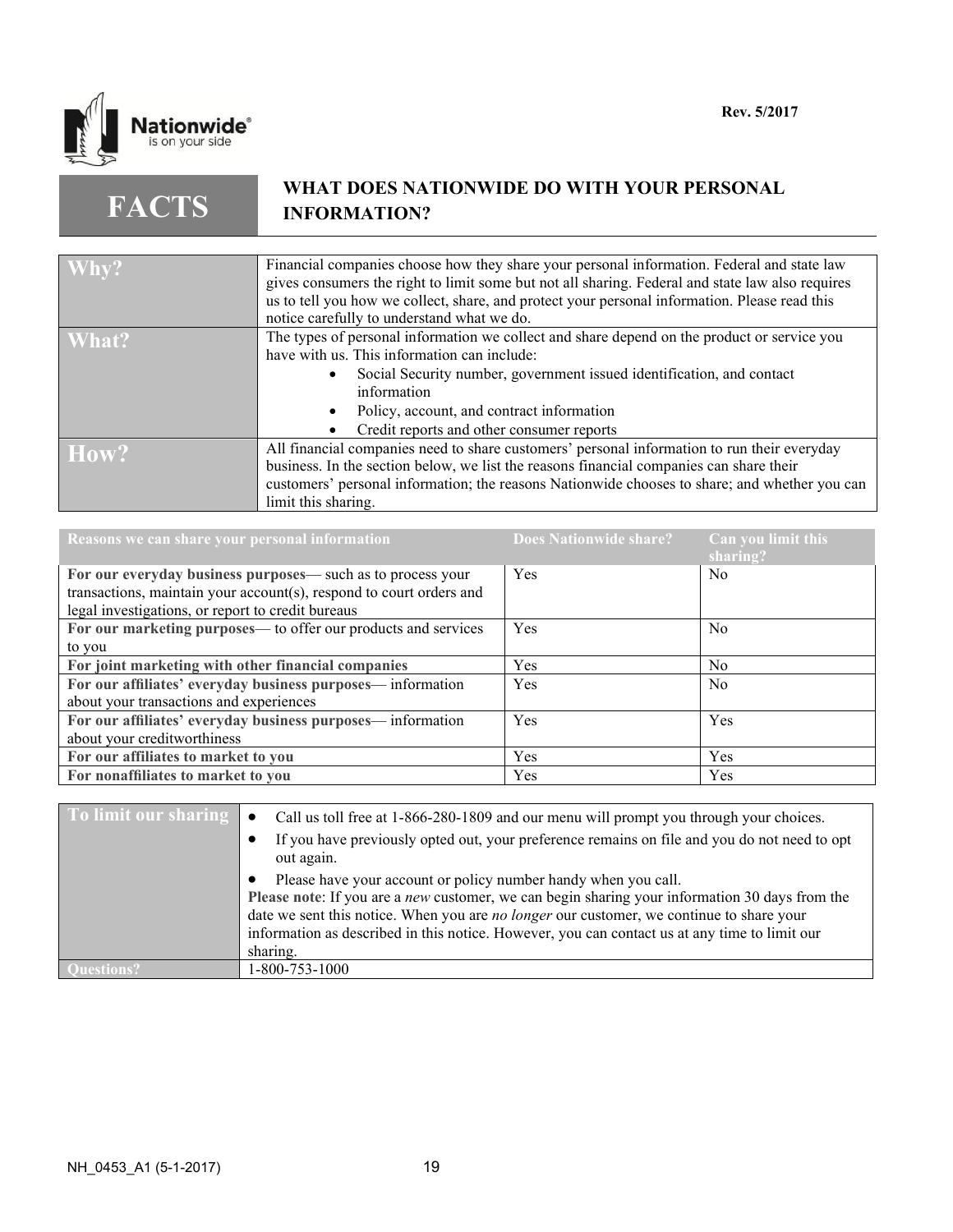| Who is providing this notice?<br>Nationwide Life Insurance Company<br><b>What we do</b><br>How does Nationwide protect my personal<br>To protect your personal information from unauthorized access and use, we<br>information?<br>use security measures that comply with federal and state law. These measures<br>include computer safeguards and secured files and buildings. We limit access<br>to your information to those who need it to do their job.<br>We collect your personal information, for example, when you:<br>How does Nationwide collect my personal<br>information?<br>Apply for insurance<br>$\bullet$<br>Make a payment or file a claim<br>Conduct business with us<br>We also collect your personal information from others, such as credit bureaus,<br>affiliates, or other companies.<br>Federal and state law gives you the right to limit only:<br>Why can't I limit all sharing?<br>Sharing for affiliates' everyday business purposes—information about<br>$\bullet$<br>your creditworthiness;<br>Affiliates from using your information to market to you; and<br>Sharing for nonaffiliates to market to you.<br>٠<br>State laws and individual companies may give you additional rights to limit<br>sharing. See below for more information.<br>What happens when I limit sharing for an<br>Your choices will apply to everyone on your account.<br>account I hold jointly with someone else?<br>Definitions<br>Companies related by common ownership or control. They can be financial<br><b>Affiliates</b><br>and nonfinancial companies. These companies include Nationwide Life<br>Insurance Company, Nationwide Bank, and Nationwide Property and Casualty<br>Insurance Company. Visit nationwide.com for a list of affiliated companies.<br><b>Nonaffiliates</b><br>Companies not related by common ownership or control. They can be<br>financial and nonfinancial companies.<br>A formal agreement between nonaffiliated financial companies that together<br>Joint marketing<br>market financial products or services to you. | Who we are |  |  |
|----------------------------------------------------------------------------------------------------------------------------------------------------------------------------------------------------------------------------------------------------------------------------------------------------------------------------------------------------------------------------------------------------------------------------------------------------------------------------------------------------------------------------------------------------------------------------------------------------------------------------------------------------------------------------------------------------------------------------------------------------------------------------------------------------------------------------------------------------------------------------------------------------------------------------------------------------------------------------------------------------------------------------------------------------------------------------------------------------------------------------------------------------------------------------------------------------------------------------------------------------------------------------------------------------------------------------------------------------------------------------------------------------------------------------------------------------------------------------------------------------------------------------------------------------------------------------------------------------------------------------------------------------------------------------------------------------------------------------------------------------------------------------------------------------------------------------------------------------------------------------------------------------------------------------------------------------------------------------------------------------------------------------------------------------------------------|------------|--|--|
|                                                                                                                                                                                                                                                                                                                                                                                                                                                                                                                                                                                                                                                                                                                                                                                                                                                                                                                                                                                                                                                                                                                                                                                                                                                                                                                                                                                                                                                                                                                                                                                                                                                                                                                                                                                                                                                                                                                                                                                                                                                                      |            |  |  |
|                                                                                                                                                                                                                                                                                                                                                                                                                                                                                                                                                                                                                                                                                                                                                                                                                                                                                                                                                                                                                                                                                                                                                                                                                                                                                                                                                                                                                                                                                                                                                                                                                                                                                                                                                                                                                                                                                                                                                                                                                                                                      |            |  |  |
|                                                                                                                                                                                                                                                                                                                                                                                                                                                                                                                                                                                                                                                                                                                                                                                                                                                                                                                                                                                                                                                                                                                                                                                                                                                                                                                                                                                                                                                                                                                                                                                                                                                                                                                                                                                                                                                                                                                                                                                                                                                                      |            |  |  |
|                                                                                                                                                                                                                                                                                                                                                                                                                                                                                                                                                                                                                                                                                                                                                                                                                                                                                                                                                                                                                                                                                                                                                                                                                                                                                                                                                                                                                                                                                                                                                                                                                                                                                                                                                                                                                                                                                                                                                                                                                                                                      |            |  |  |
|                                                                                                                                                                                                                                                                                                                                                                                                                                                                                                                                                                                                                                                                                                                                                                                                                                                                                                                                                                                                                                                                                                                                                                                                                                                                                                                                                                                                                                                                                                                                                                                                                                                                                                                                                                                                                                                                                                                                                                                                                                                                      |            |  |  |
|                                                                                                                                                                                                                                                                                                                                                                                                                                                                                                                                                                                                                                                                                                                                                                                                                                                                                                                                                                                                                                                                                                                                                                                                                                                                                                                                                                                                                                                                                                                                                                                                                                                                                                                                                                                                                                                                                                                                                                                                                                                                      |            |  |  |
|                                                                                                                                                                                                                                                                                                                                                                                                                                                                                                                                                                                                                                                                                                                                                                                                                                                                                                                                                                                                                                                                                                                                                                                                                                                                                                                                                                                                                                                                                                                                                                                                                                                                                                                                                                                                                                                                                                                                                                                                                                                                      |            |  |  |
|                                                                                                                                                                                                                                                                                                                                                                                                                                                                                                                                                                                                                                                                                                                                                                                                                                                                                                                                                                                                                                                                                                                                                                                                                                                                                                                                                                                                                                                                                                                                                                                                                                                                                                                                                                                                                                                                                                                                                                                                                                                                      |            |  |  |
|                                                                                                                                                                                                                                                                                                                                                                                                                                                                                                                                                                                                                                                                                                                                                                                                                                                                                                                                                                                                                                                                                                                                                                                                                                                                                                                                                                                                                                                                                                                                                                                                                                                                                                                                                                                                                                                                                                                                                                                                                                                                      |            |  |  |
|                                                                                                                                                                                                                                                                                                                                                                                                                                                                                                                                                                                                                                                                                                                                                                                                                                                                                                                                                                                                                                                                                                                                                                                                                                                                                                                                                                                                                                                                                                                                                                                                                                                                                                                                                                                                                                                                                                                                                                                                                                                                      |            |  |  |
| <b>Other important information</b>                                                                                                                                                                                                                                                                                                                                                                                                                                                                                                                                                                                                                                                                                                                                                                                                                                                                                                                                                                                                                                                                                                                                                                                                                                                                                                                                                                                                                                                                                                                                                                                                                                                                                                                                                                                                                                                                                                                                                                                                                                   |            |  |  |

**California Residents:** We currently do not share information we collect about you with affiliated or nonaffiliated companies for their marketing purposes. Therefore, you do not need to opt out.

**Nevada Residents**: You may request to be placed on our internal Do Not Call list. Send an email with your phone number to privacy@nationwide.com. You may request a copy of our telemarketing practices. For more on this Nevada law, contact Bureau of Consumer Protection, Office of the Nevada Attorney General, 555 E. Washington St., Suite 3900, Las Vegas, NV 89101; Phone number: 1-702-486-3132; email: [BCPINFO@ag.state.nv.us.](mailto:BCPINFO@ag.state.nv.us)

**Vermont Residents**: For Vermont customers only. We will not share your personal information for marketing purposes with the Nationwide family of companies or third parties without your authorization, except as permitted by law.

**AZ, CA, CT, GA, IL, ME, MA, MT, NV, NJ, NM, NC, ND, OH, OR, and VA Residents**: The Term "Information" means information we collect during an insurance transaction. We will not use your medical information for marketing purposes without your consent. We may share information with others, including insurance regulatory authorities, law enforcement, consumer reporting agencies, and insurance-support organizations without your prior authorization as permitted or required by law. Information we obtain from a report prepared by an insurance-support organization may be retained by that insurancesupport organization and disclosed to others.

#### **Accessing your information**

You can ask us for a copy of your personal information. Please send your request to the address below and have your signature notarized. This is for your protection so we may prove your identity. Please include your name, address, and policy number. You can change your personal information at Nationwide.com or by calling your agent. We can't change information that other companies, like credit agencies, provide to us. You'll need to ask them to change it.

**Co-ordinated Benefit Plans, LLC** Attn: Privacy Officer P.O. Box 26222, Tampa, FL 33623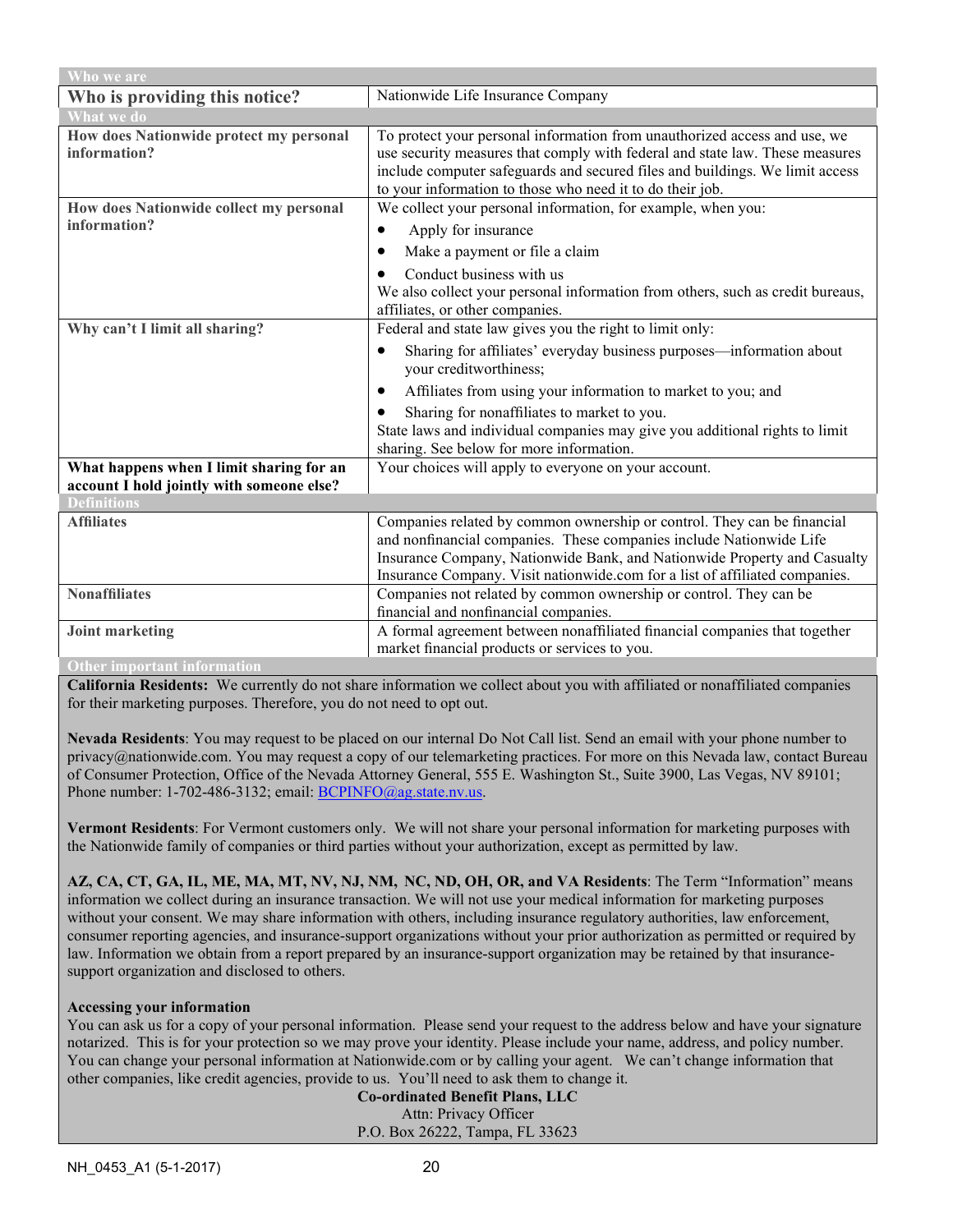# **Travel Assistance Program Description – Provided by On Call International**

#### **Emergency Transportation Services**

Emergency Medical Evacuation/Medically-Necessary Repatriation • Repatriation of Mortal Remains • Transportation after Stabilization • Visit by Family Member/Friend • Return of Dependent Children

#### **Travel Support Services**

Medical Monitoring • Hotel Arrangements for Convalescence • Medical and Dental Search and Referral • Advance of Emergency Medical Expenses • Assistance with Replacement Medication, Medical Devices, and Eyeglasses or Corrective Lenses • Transfer of Insurance Information and Medical Records • Assistance with Emergency Travel Arrangements • Interpretation/Translation • Locating Lost or Stolen Items • Emergency Cash Advance

#### **FOR 24/7 TRAVEL ASSISTANCE SERVICES ONLY**

CALL TOLL FREE: 855-226-1677 (within the United States and Canada)

> OR CALL COLLECT: 603-952-2042 (From all other locations)

#### **Travel Assistance Services Details** *Travel Support Services*

- Interpretation/Translation: Upon request, On Call will assist with telephone interpretation in all major languages. If you require ongoing or more complex translation services, On Call will refer you to local translators.
- Locating Lost or Stolen Items: On Call will assist in locating lost luggage, and help you coordinate the replacement of transportation tickets, travel documents or credit cards.
- Medical Monitoring: During the course of a medical emergency resulting from an accident or sickness, On Call will monitor your case to determine whether the care is adequate from a Western Medical perspective.
- Medical and Dental Search and Referral: On Call will assist you in finding physicians, dentists and medical facilities in the area where you are traveling.
- Advance of Emergency Medical Expenses: On Call will advance on-site emergency inpatient medical payments to secure admit or discharge upon receipt of satisfactory assignment of benefits from you, a family member or friend. Assignment of benefits allows Insurer to claim with the Insured's primary insurance when hospital refuses admission or discharge.
- Assistance with Replacement Medication, Medical Devices, and Eyeglasses or Corrective Lenses: On Call will arrange to fill a prescription that has been lost, forgotten, or requires a refill, subject to local law, whenever possible. On Call will also arrange for shipment of replacement eyeglasses/corrective lenses or medical devices. You are responsible for payments of all costs related to these services.
- Transfer of Insurance Information and Medical Records: Upon your request, On Call will help relay insurance information during your hospital admission and assist with transferring your medical information and records to your treating physician.
- Assistance with Vaccine and Blood Transfers: If based upon your physician's prescription, needed vaccines or blood products are not available locally, On Call will coordinate the transfer where possible and permissible by law. You are responsible for all expenses related to this service.

# *Non-Insurance Personal Assistance Services*

These are Non-Insurance Services provided by On Call International:

- Pre-Trip Information: Upon request, On Call will provide information services such as: visa and passport requirements, health hazard advisories, currency exchange, inoculation and immunization requirements, temperature and weather conditions and embassy and consulate referrals.
- Interpretation/Translation: If during your Trip you need an interpretation, On Call will assist with telephone interpretation in all major languages. If you require ongoing or more complex translation services, On Call will refer you to local translators.
- Legal Referral/Bail: Upon request, On Call will provide you with referrals to a local lawyer. All costs associated with this service are your responsibility. In case of your incarceration, On Call will notify the proper embassy or consulate, arrange the receipt of funds from third party sources and locate an attorney and bail bonds, where permitted by law, with satisfactory guarantee of reimbursement from you, family member or friend. You are responsible for associated fees.
- Emergency Cash Advance: On Call will advance up to \$500 after satisfactory guarantee of reimbursement from you. Any fees associated with the transfer or delivery of funds are your responsibility.